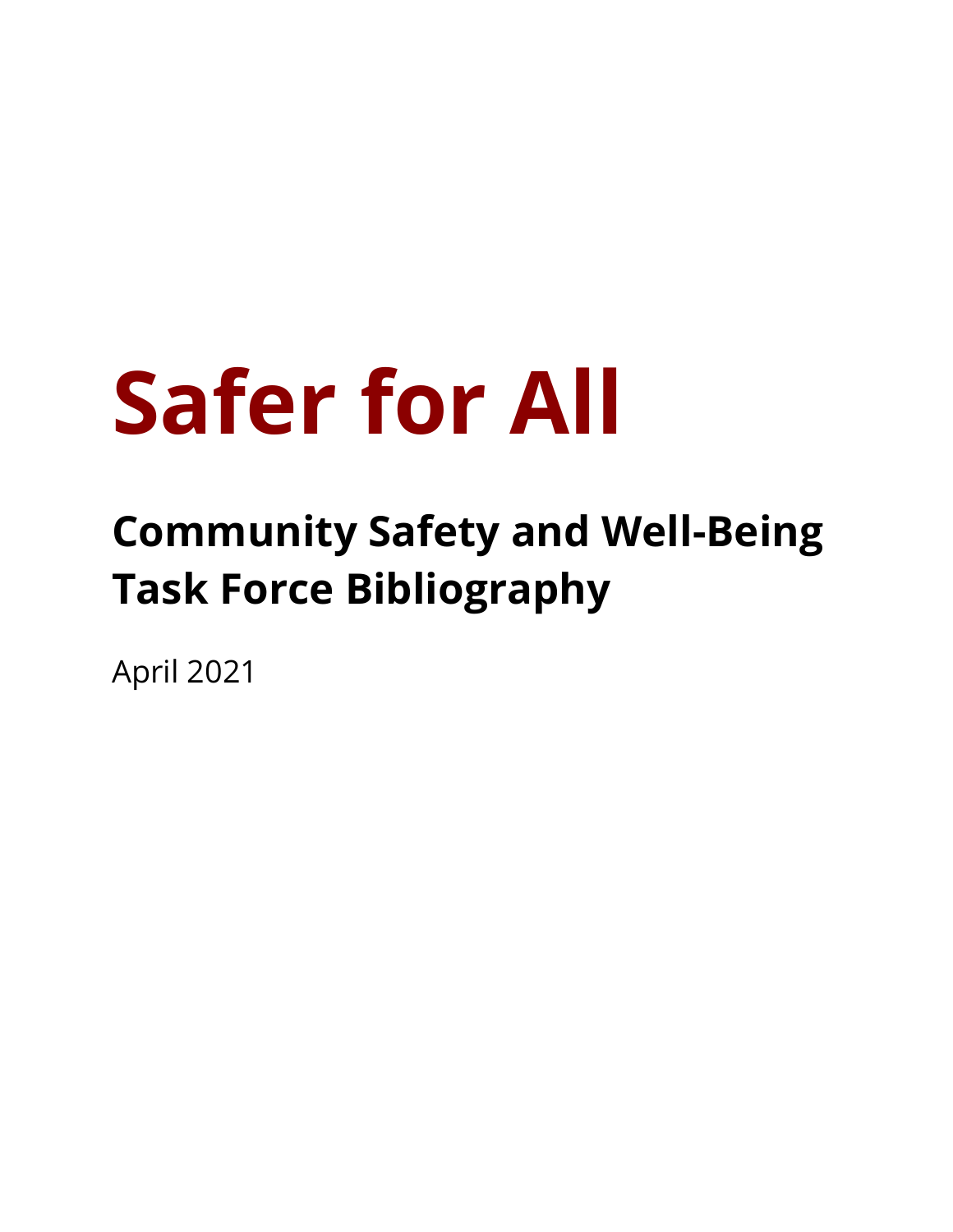## **References**

*'Don't Call Me Resilient': A new podcast from The Conversation*. (2021, February 3). The Conversation.

https://theconversation.com/dont-call-me-resilient-a-new-podcast-from-the-c onversation-149692

Abrams, Z. (2020, October). *What works to reduce police brutality*. Monitor on Psychology. https://www.apa.org/monitor/2020/10/cover-police-brutality

Alberta Human Rights Commission. (2021, January). *Written submission to Alberta's*

*Ministry of Justice and Solicitor General on the Alberta Police Act Review.*

https://www.albertahumanrights.ab.ca/publications/Pages/Reports\_and\_sub

missions.aspx

Alberta Queen's Printer, AR 291/2006, *Peace Officer Regulation*

Alberta Queen's Printer, AR 312/2006, *Peace Officer (Ministerial) Regulation*

Alberta Queen's Printer, AR 326/1990, *Police Service Regulation*

Alberta Queen's Printer, RSA 2000, c. E-11, *Engineering and Geoscience Professionals*

*Act*

Alberta Queen's Printer, RSA 2000, c. H-7, *Health Professions Act* Alberta Queen's Printer, RSA 2000, c. P-17, *Police Act* Alberta Queen's Printer, RSA 2000, c. P-3.5, *Peace Officer Act*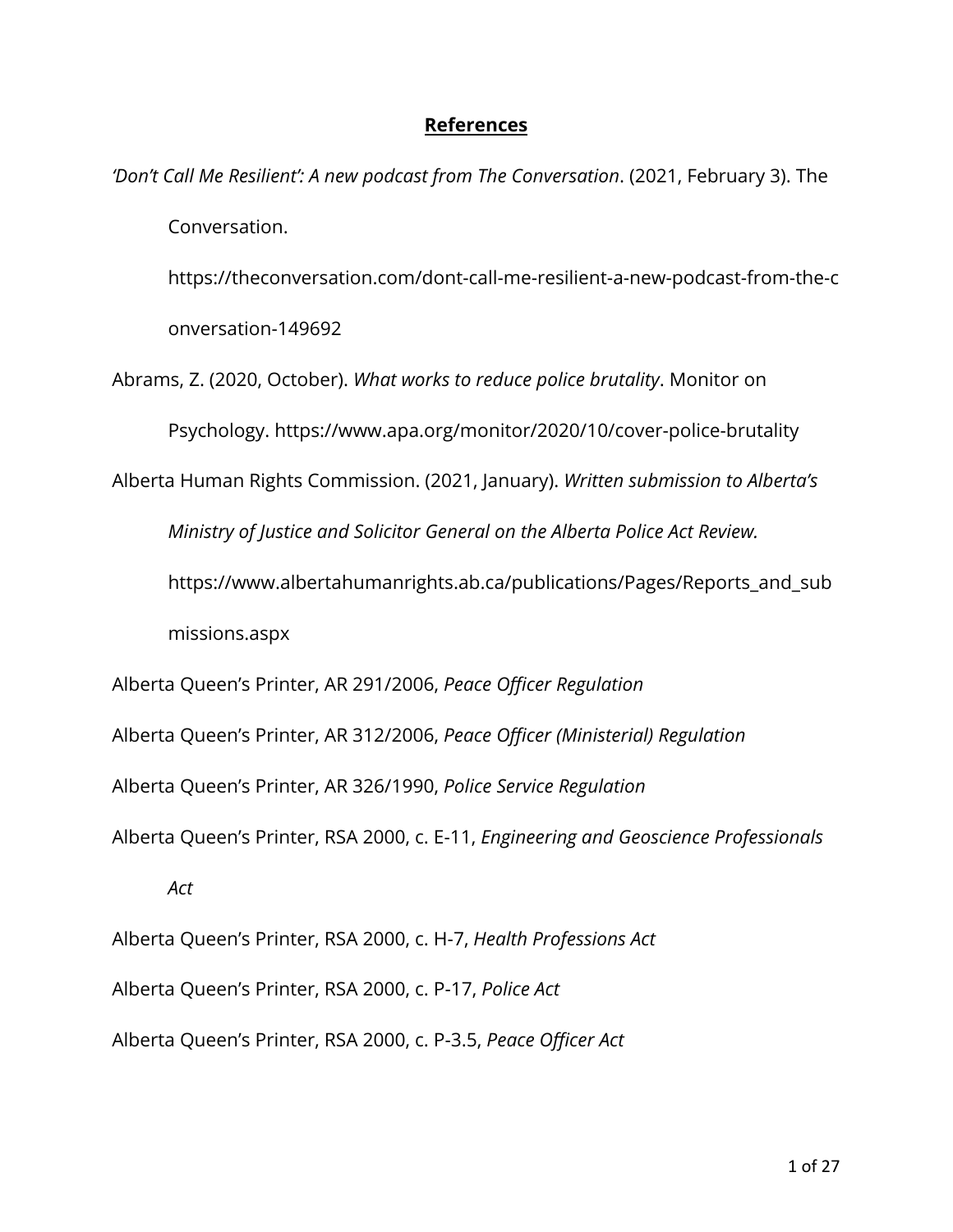Alberta Solicitor General and Public Security. (a. 2012). *Public Security Peace Officer Program Policy and Procedures Manual.* Government of Alberta.

All Things Considered. (2020, June 10). "CAHOOTS": How Social Workers And Police

Share Responsibilities In Eugene, Oregon. *NPR*.

https://choice.npr.org/index.html?origin=https://www.npr.org/2020/06/10/87

4339977/cahoots-how-social-workers-and-police-share-responsibilities-in-eu gene-oregon

Anti-Racism Advisory Committee. (2020, November). *Anti-Racism Advisory Committee report to City Council- Review and Recommendations* (CR\_8456).

https://public.tableau.com/profile/city.of.edmonton#!/vizhome/CouncilAgend aAndMotionSearch/AgendaMotionSearch

Antoneshyn, A. (2020, November 20). Alberta police banned from carding, given new rules for street checks. *Edmonton Journal*.

https://edmonton.ctvnews.ca/alberta-police-banned-from-carding-given-new -rules-for-street-checks-1.5196241

Arnold Ventures. (n.d.). *Webinar: Body-worn Cameras in Policing: the Evidence on what Works*. University of Cambridge - Institute of Criminology. https://www.crim.cam.ac.uk/events/webinars-seminars/2020michaelmaster

m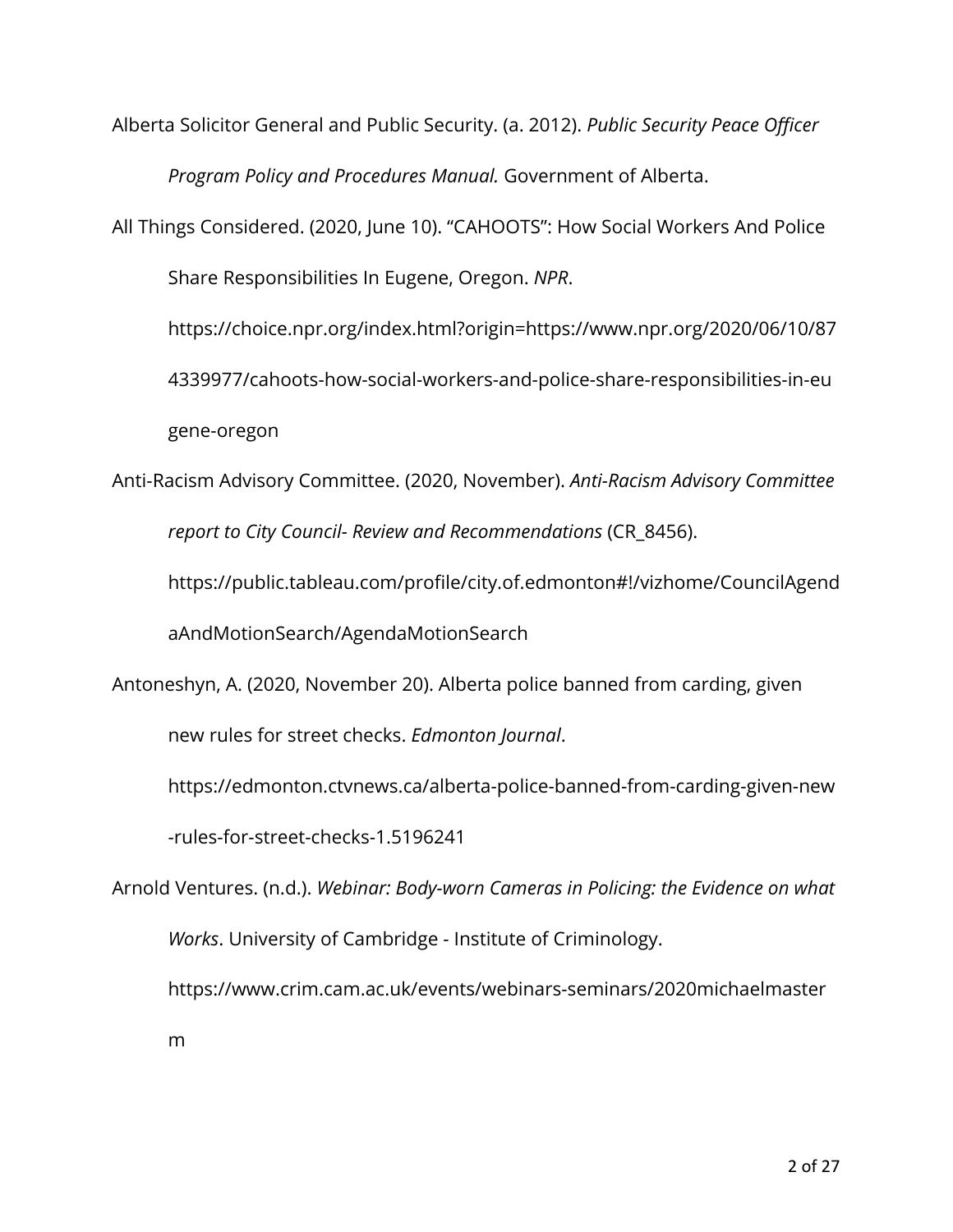Bennett, D. (2020, November 20). Alberta bans police carding immediately; street checks will have new rules. *630CHED*. https://globalnews.ca/news/7472347/alberta-policing-reform-announcement /

Bergen, R. (2020, June 14). *Approach mental health crises with care, not policing: crisis worker*. CBC Manitoba.

https://www.cbc.ca/news/canada/manitoba/defund-police-mental-health-cris is-intervention-1.5608627

*Boston Police Reform Task Force*. (n.d.). City of Boston.

https://www.boston.gov/departments/mayors-office/bostons-movement-end -racism/boston-police-reform-task-force

*Brené with Emmanuel Acho on Uncomfortable Conversations with a Black Man*. (2021,

January 27). Brene Brown.

https://brenebrown.com/podcast/brene-with-emmanuel-acho-on-uncomfort able-conversations-with-a-black-man/

Canadian Business for Social Responsibility. (2010). *CSR Governance Guidelines.*

https://www.ic.gc.ca/eic/site/icgc.nsf/eng/home

Canadian Sociological Association. (2020, November 10). *Racialized policing in*

*Canada and the drive to defund police* [Video]. YouTube.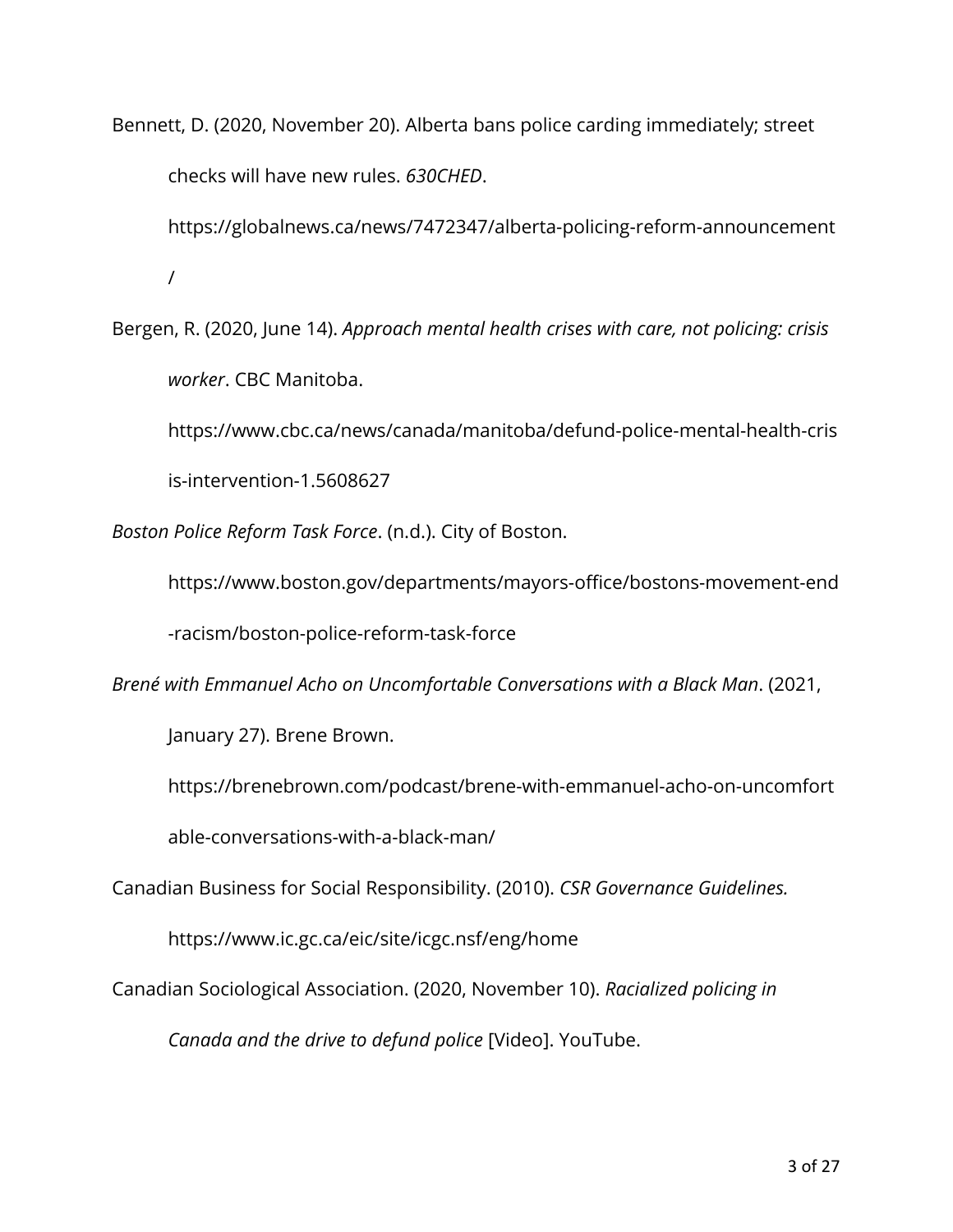https://www.youtube.com/watch?v=x04AF3QAOkw&ab\_channel=CanadianSo ciologicalAssociation

CBC Docs POV. (2020, July 16). Above the Law. *CBC Docs POV*.

https://www.cbc.ca/cbcdocspov/episodes/above-the-law

CBC News. (2020, July 9). *What systemic racism in Canada looks like* [Video]. YouTube.

https://www.youtube.com/watch?v=7GmX5stT9rU&ab\_channel=CBCNews

Centre for Criminological Research. (2020, November 19). *Prisons and Punishment*

*Conference: Lived Experience Lived Experience of the Criminal Justice System*.

[Video]. YouTube.

https://www.youtube.com/watch?v=c6IaiHFkZao&ab\_channel=CentreforCrim inologicalResearch

Citizen Services. (2020, December). *Recover Urban Wellness - A Culture Shift for Wellbeing* (CS00107)*.*

https://public.tableau.com/profile/city.of.edmonton#!/vizhome/CouncilAgend aAndMotionSearch/AgendaMotionSearch

Citizen Services. (2020, November). *Joint Dispatch Centre Exploration* (CR\_8454).

https://public.tableau.com/profile/city.of.edmonton#!/vizhome/CouncilAgend aAndMotionSearch/AgendaMotionSearch

Citizen Services. (2020, November). *Transit Peace Officers – Potential Oversight*

(CR\_8455)*.*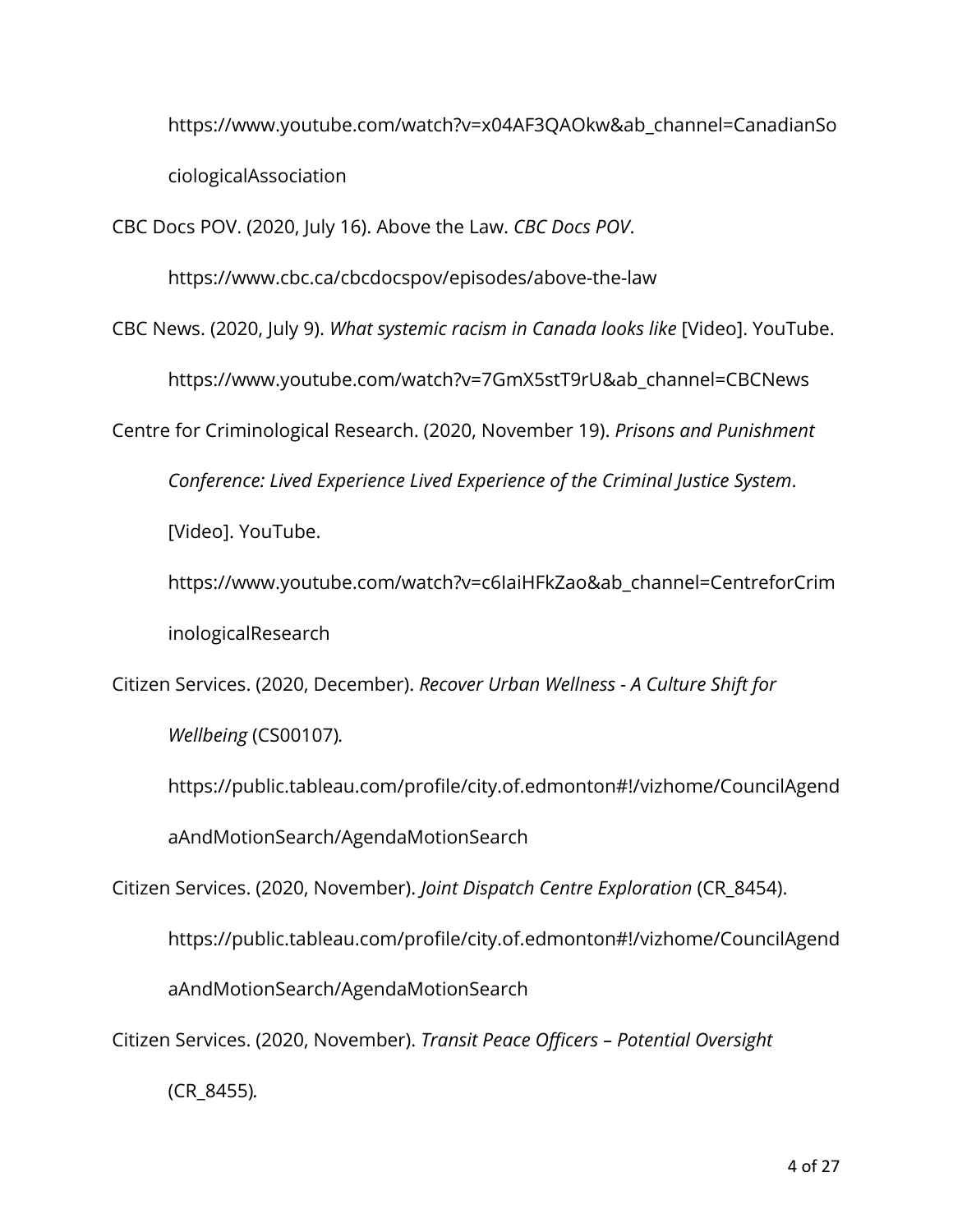https://public.tableau.com/profile/city.of.edmonton#!/vizhome/CouncilAgend aAndMotionSearch/AgendaMotionSearch

City of Edmonton (2020, July). *Referred Motion regarding Edmonton Police*

*Commission*.

https://pub-edmonton.escribemeetings.com/Meeting.aspx?Id=91010dc4-ede

0-4629-abad-fa73edd7c6c8&Agenda=PostMinutes&lang=English#82045

City of Edmonton, consolidated Bylaw 14040, *Edmonton Police Commission Bylaw*

City of Edmonton, Policy C604, *Edmonton Police Service Funding Formula*

City of Edmonton. (2019). *ConnectEdmonton, Edmonton's Strategic Plan 2019-2028* (p.

19-21).

https://www.edmonton.ca/city\_government/city\_vision\_and\_strategic\_plan/co nnectedmonton.aspx.

City of Edmonton. (2020, August). *Bylaw 19407 - Community Safety and Well-Being Task Force* (CR\_8452).

https://public.tableau.com/profile/city.of.edmonton#!/vizhome/CouncilAgend aAndMotionSearch/AgendaMotionSearch

*City of Edmonton's Open Data Portal*. (n.d.). City of Edmonton.

https://data.edmonton.ca/

College of Policing. (n.d.). *Our approach to public health.*

https://www.college.police.uk/about/public-health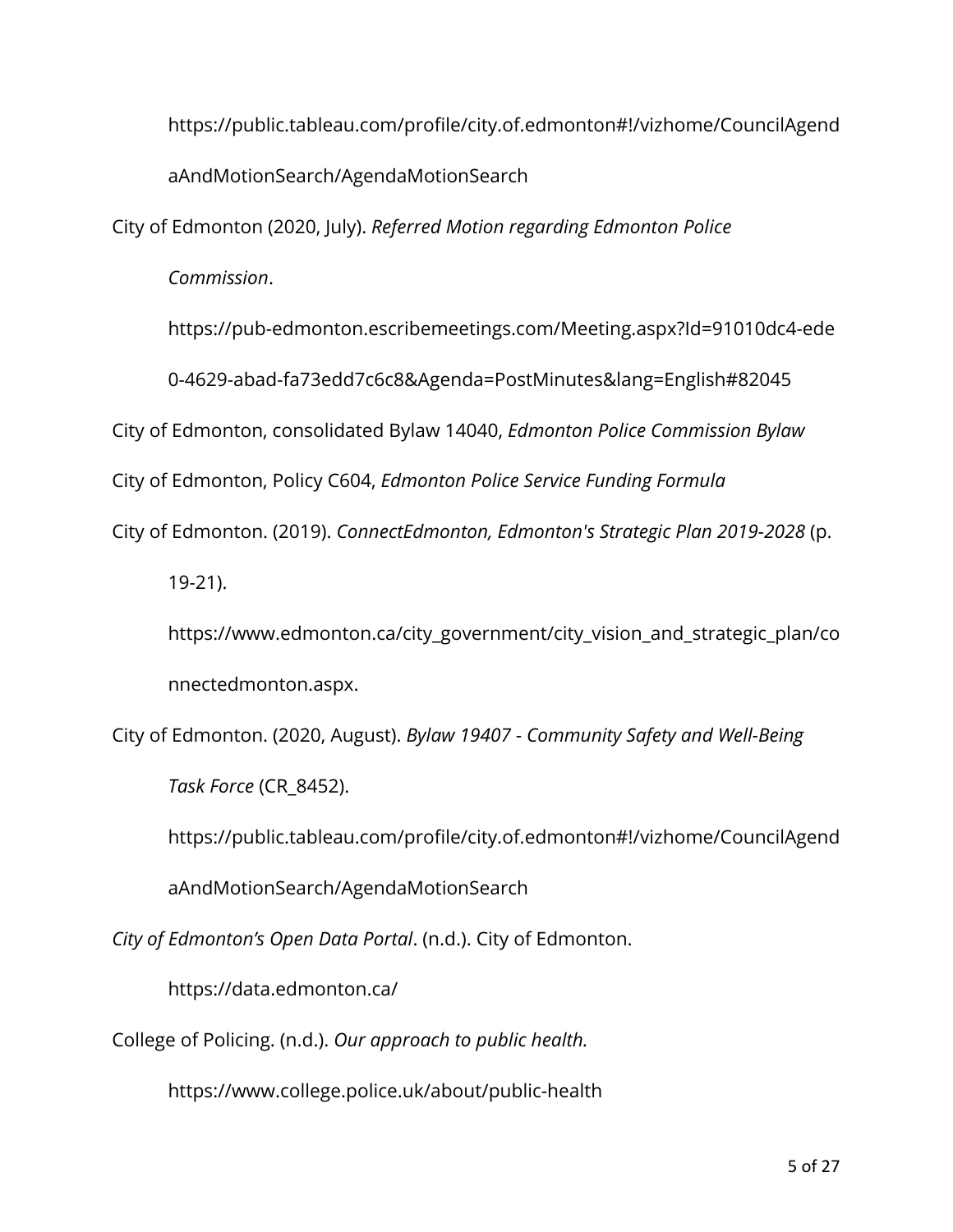CollegeHumor. (2014, August 28). *Kinda Racist? Try Diet Racism!* [Video]. YouTube.

https://www.youtube.com/watch?v=xdyin6uipy4&ab\_channel=CollegeHumor *Community Safety Investment Framework*. (n.d.). City of Calgary.

https://www.calgary.ca/csps/cns/prevention-funding/community-safety-inves tment-framework.html

- Condon, O. (2020, November 20). Province moves to immediately ban police practice of carding, continues to allow street checks. *Calgary Herald*. https://calgaryherald.com/news/local-news/province-moves-to-immediatelyban-police-practice-of-carding
- Cook, D. (2021, February 24). Edmonton police investigating attack on Black Muslim woman at Century Park LRT Station last Wednesday. *Edmonton Journal.* https://edmontonjournal.com/news/crime/attack-on-muslim-woman-at-cent ury-park-lrt-station
- Corley, C., & Teare, G. (2019). The Hub model: It's time for an independent summative evaluation. *Journal of Community Safety and Well-Being, 4*(1), 10. https://doi.org/10.35502/jcswb.93
- *Crime Prevention, Community Safety and Well-being Committee CACP*. (n.d.). The Canadian Association of Chiefs of Police. https://www.cacp.ca/crime-prevention-committee.html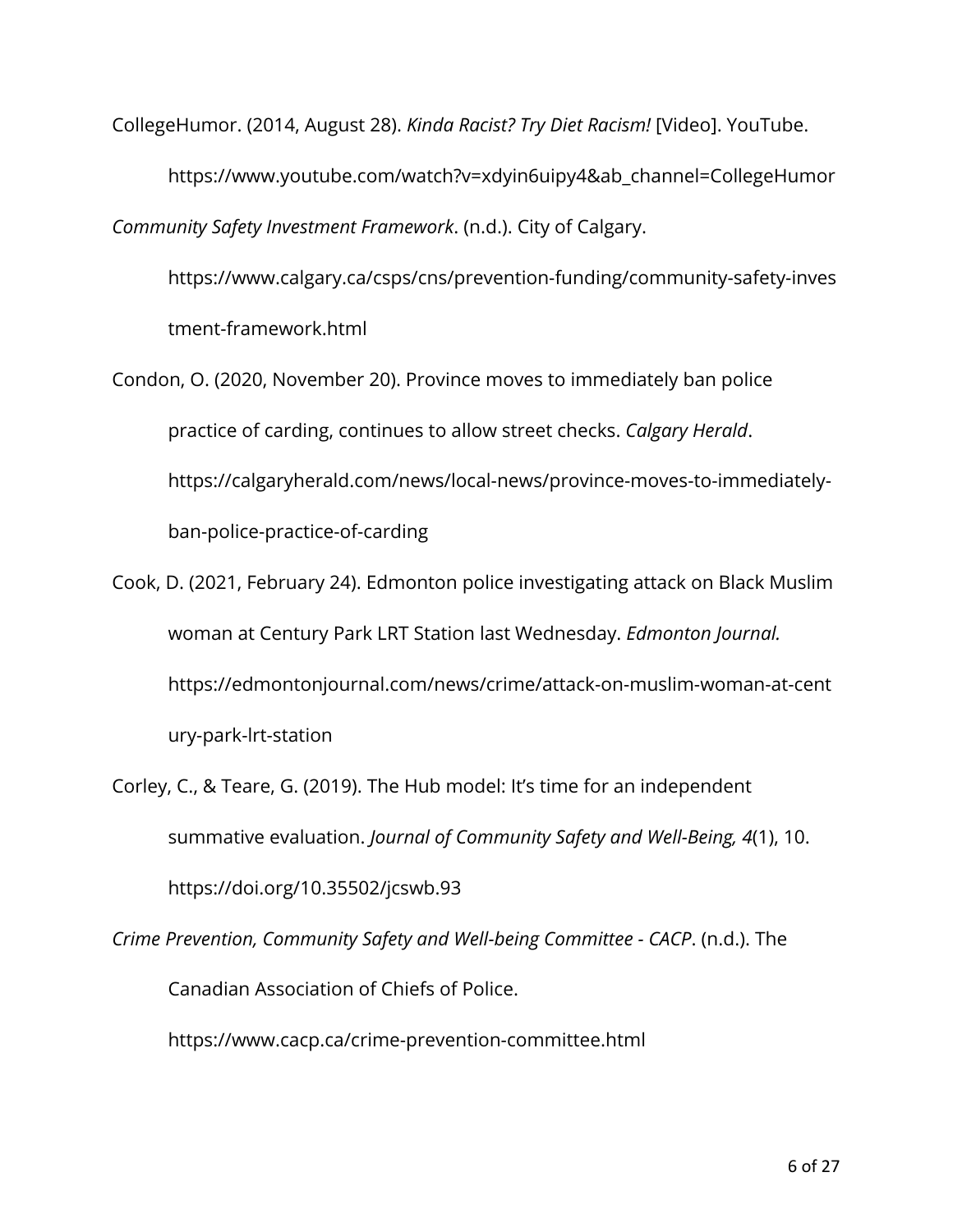Dowsett, J. (2019, June 13). What riding my bike has taught me about white privilege. *Quartz*.

https://qz.com/257474/what-riding-my-bike-has-taught-me-about-white-privil ege/

Editorial Board. (2020, December 12). *Opinion: Respecting diverse voices on policing in Calgary isn't extremism, it's democracy*. Calgary Herald.

https://calgaryherald.com/opinion/columnists/opinion-respecting-diverse-voi ces-on-policing-in-calgary-isnt-extremism-its-democracy

Edmonton Police Commission. (2020, November). *Analysis of EPS Uniforms, Vehicle*

*Livery, Training & Tactics* (No. EXT00046)*.*

https://public.tableau.com/profile/city.of.edmonton#!/vizhome/CouncilAgend

aAndMotionSearch/AgendaMotionSearch

Edmonton Police Commission. (2020, November). *Analysis on Uniforms, Colours and*

*Training* (EXT00046).

https://public.tableau.com/profile/city.of.edmonton#!/vizhome/CouncilAgend

aAndMotionSearch/AgendaMotionSearch

Edmonton Police Commission. (2020, November). *Community Safety and Well-being*

*Proposals* (EXT00042)*.*

https://public.tableau.com/profile/city.of.edmonton#!/vizhome/CouncilAgend aAndMotionSearch/AgendaMotionSearch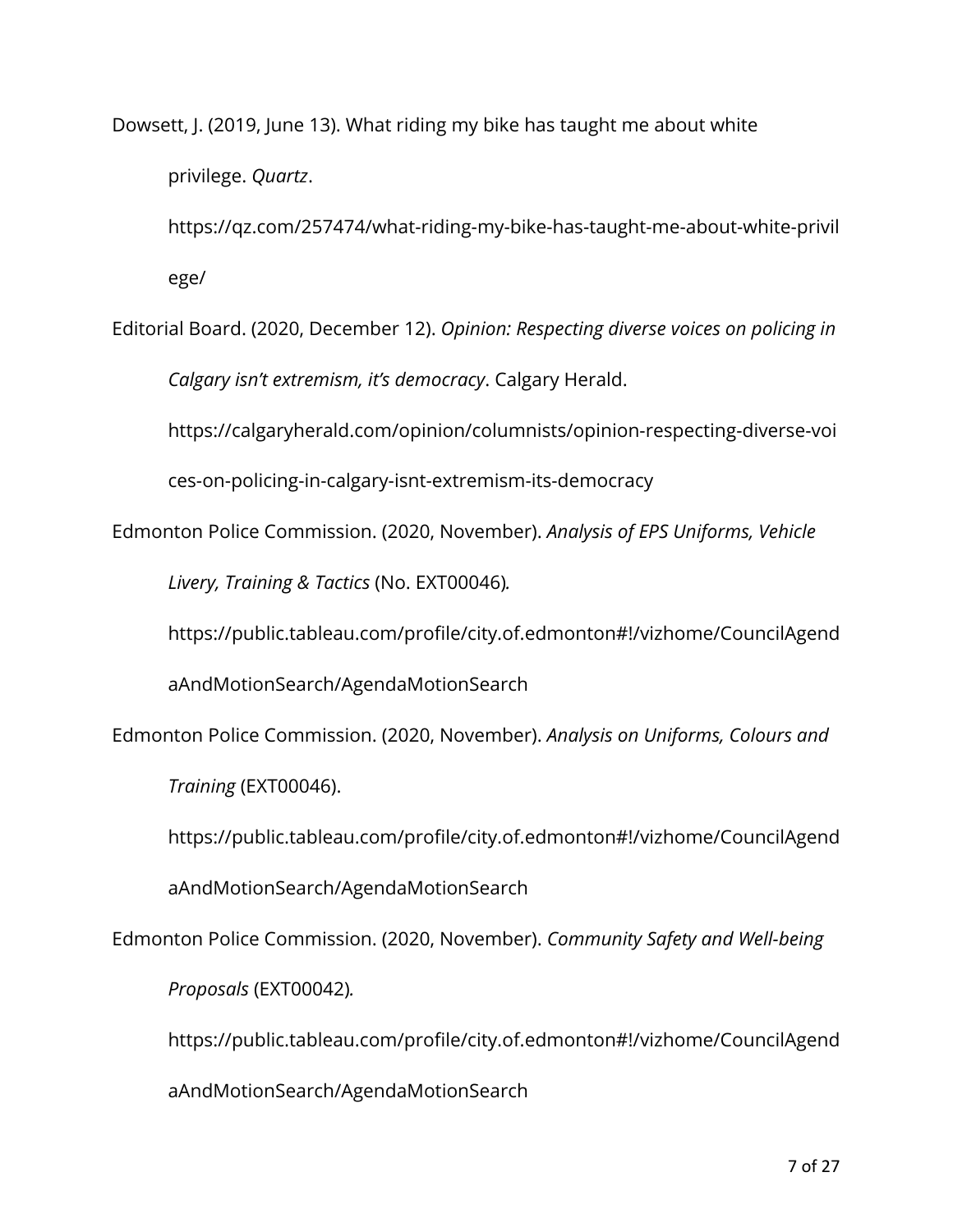Edmonton Police Commission. (2020, November). *Dash and Body Camera*

*Implementation Pathways* (EXT00043).

https://public.tableau.com/profile/city.of.edmonton#!/vizhome/CouncilAgend

aAndMotionSearch/AgendaMotionSearch

Edmonton Police Commission. (2020, November). *Jurisdictional Scan of Alberta*

*Municipal Experiences in Social Service Demands* (CR\_8438).

https://public.tableau.com/profile/city.of.edmonton#!/vizhome/CouncilAgend

aAndMotionSearch/AgendaMotionSearch

Edmonton Police Commission. (2020, November). *Progress Report on the City of*

*Edmonton Street Check Report* (CR\_8439)*.*

https://public.tableau.com/profile/city.of.edmonton#!/vizhome/CouncilAgend

aAndMotionSearch/AgendaMotionSearch

Edmonton Police Commission. (2020, November). *School Resource Officer Program*

*Review* (EXT00045).

https://public.tableau.com/profile/city.of.edmonton#!/vizhome/CouncilAgend

aAndMotionSearch/AgendaMotionSearch

Edmonton Police Service. (2020, November). *Analysis of the Delivery of Social Services Type Events by Edmonton Police Service - Responding to Social Disorder & Mental Health Calls for Service* (CR\_8437).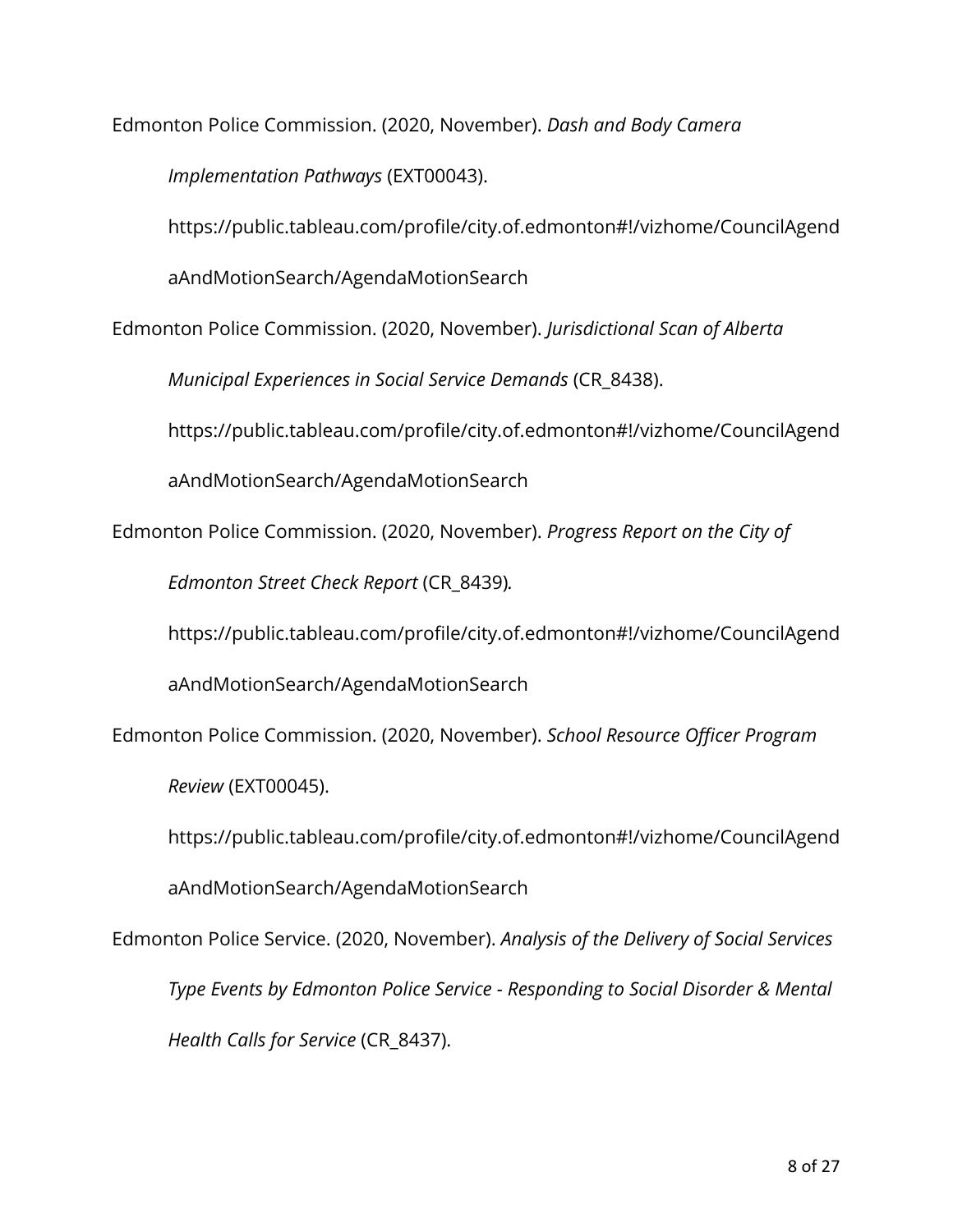https://public.tableau.com/profile/city.of.edmonton#!/vizhome/CouncilAgend

aAndMotionSearch/AgendaMotionSearch

Edmonton Police Service. (2020, September). *Commitment to Action*.

https://commitmenttoaction.ca/

Edmonton Police Service. (2020). *2020 Edmonton Police Service Control Tactics January*

*to June Report*. Edmonton Police Commission.

https://edmontonpolicecommission.com/reports/

Edmonton Police Service. (2020). *Edmonton Police Service Business Plan 2020-2022*.

Edmonton Police Commission.

https://edmontonpolicecommission.com/reports/

Edmonton Police Service. (2020). *Edmonton Police Service Strategic Plan 2020-2022*.

Edmonton Police Commission.

https://edmontonpolicecommission.com/reports/

*Edmonton Police Service's Community Engagement Portal*. (n.d.). Edmonton Police

Service's Community Engagement Portal. https://www.epsinput.ca/

*Edmonton Social Services & Resources.* (n.d.). Helpseeker.

https://helpseeker.org/alberta/edmonton/

*End Poverty Edmonton*. (n.d.). End Poverty Edmonton.

https://www.endpovertyedmonton.ca/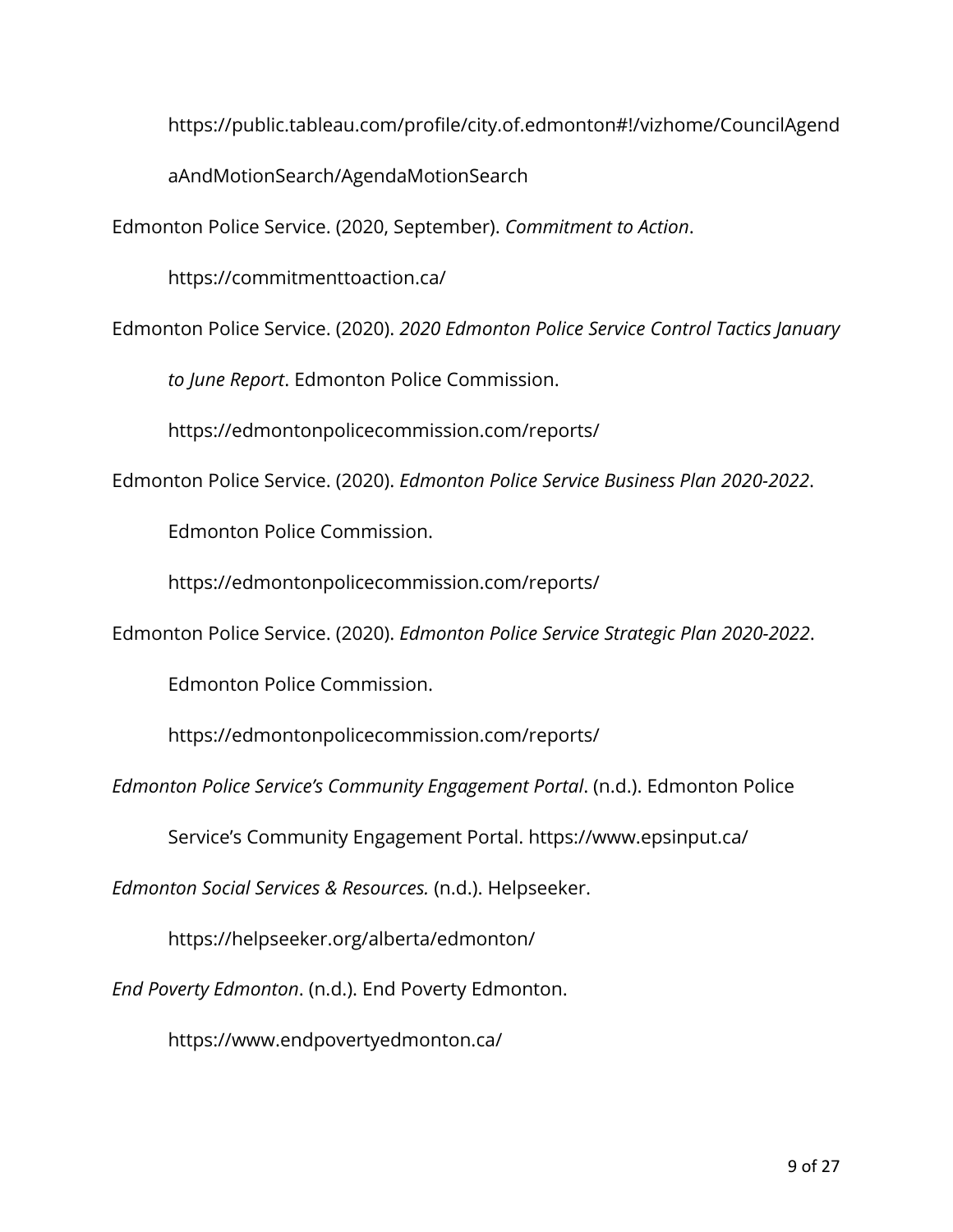*Ending Homelessness in Edmonton*. (n.d.). Homeward Trust Edmonton.

https://homewardtrust.ca/

*EPS Dashboard.* (n.d.). EPS Dashboard. https://dashboard.edmonton.ca/eps

Essex Police. (2020). *Diversity, Equality and Inclusion Strategy 2020–2025.*

https://www.essex.police.uk/SysSiteAssets/media/downloads/essex/about-us

/equality-and-diversity/essex-police-diversity-strategy-2020-2025.pdf

Financial and Corporate Services. (2020, November). *Fall 2020 Supplemental*

*Operating Budget Adjustment* (FCS 00078)*.* Edmonton City Council.

Fletcher, R. (2020, December 1). Alberta is now collecting race-based COVID-19 data but won't publish it yet. *CBC Calgary*.

https://www.cbc.ca/news/canada/calgary/alberta-race-based-data-collection-

but-no-publishing-1.5822148?cmp=rss

*Free Virtual Event: Policing 2021*. (2021, January 28). Canadian Club Toronto.

https://www.canadianclub.org/Events/EventDetails.aspx?id=3565

Girion, L., & Levinson, R. (2020, November 17). Shots in the Dark. *Reuters.*

https://www.reuters.com/investigates/special-report/usa-police-rochester-sh ooting/?utm\_medium=Social&utm\_source=twitter

Haggerty, C. (2020, June 24). As An Indigenous Mountie For 17 Years, I Became Numb To The Casual Racism. H*uffPost Canada.*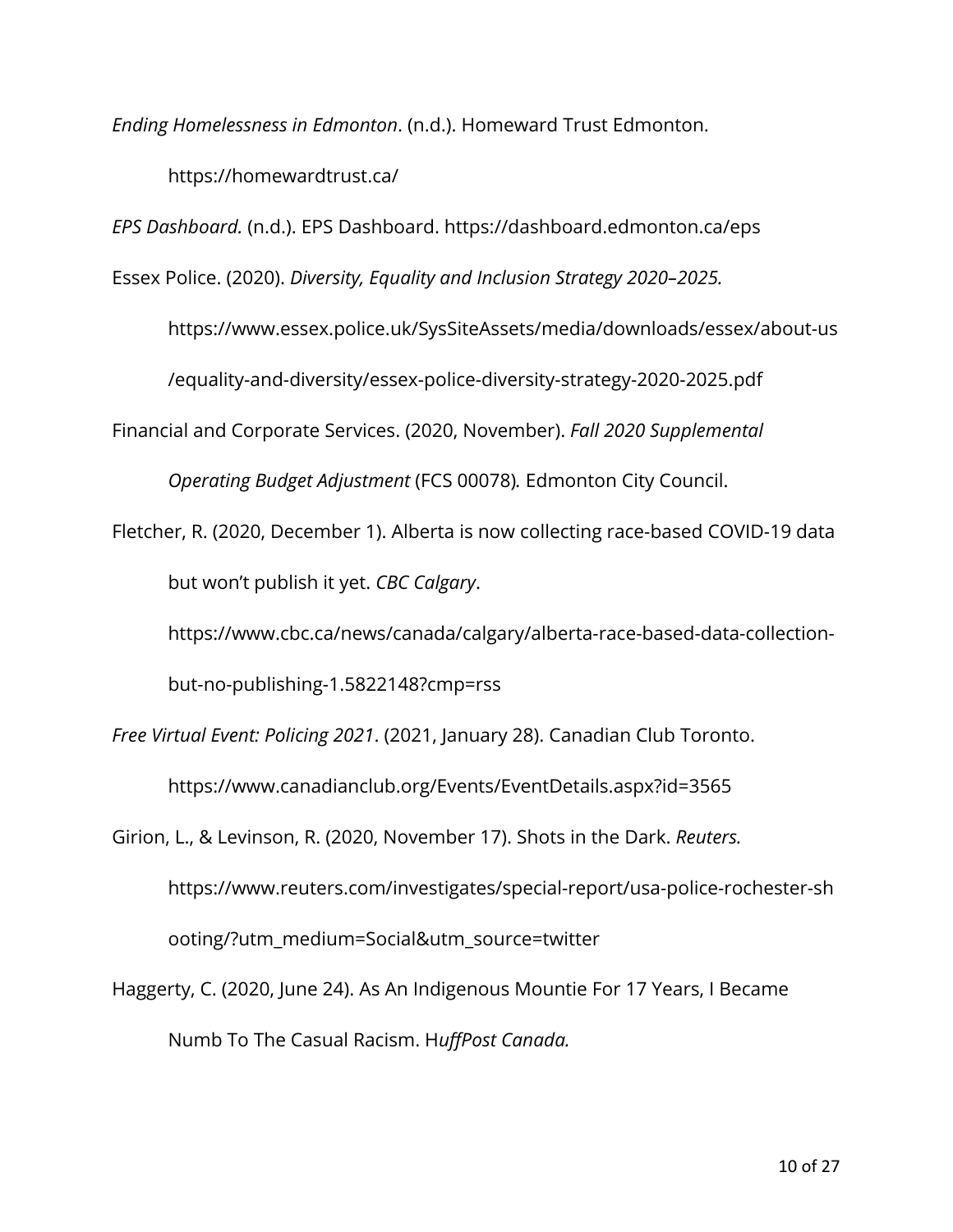https://www.huffingtonpost.ca/entry/rcmp-indigenous-racism\_ca\_5ef22127c 5b6045b1018e8c8

Hall, B., & Mukherjee, A. (2021, February 1). Now is the time for Toronto to address its policing challenges. *The Globe and Mail.* https://www.theglobeandmail.com/opinion/article-now-is-the-time-for-toront

o-to-address-its-policing-challenges/

Holder, S., Dottle, R., & Patino, M. (2020, October 30). *Police Response Slowed. The Community Stepped In.* Bloomberg CityLab.

https://www.bloomberg.com/news/features/2020-10-30/what-slower-911-res ponses-meant-for-minneapolis

*Home*. (n.d.). Canadian Municipal Network on Crime Prevention.

http://safercities.ca/home/

*HUoS honoured with national Community Well-being Award*. (2020, November 20).

Edmonton Police Service.

https://www.edmontonpolice.ca/news/successstories/huoscommunityaward

Joannou, A. (2020, November 20). Alberta bans carding by police across the province but still allows street checks as a policing tool. *Edmonton Journal*. https://edmontonjournal.com/news/politics/alberta-bans-carding-by-police-a cross-the-province-but-still-allows-street-checks-as-a-policing-tool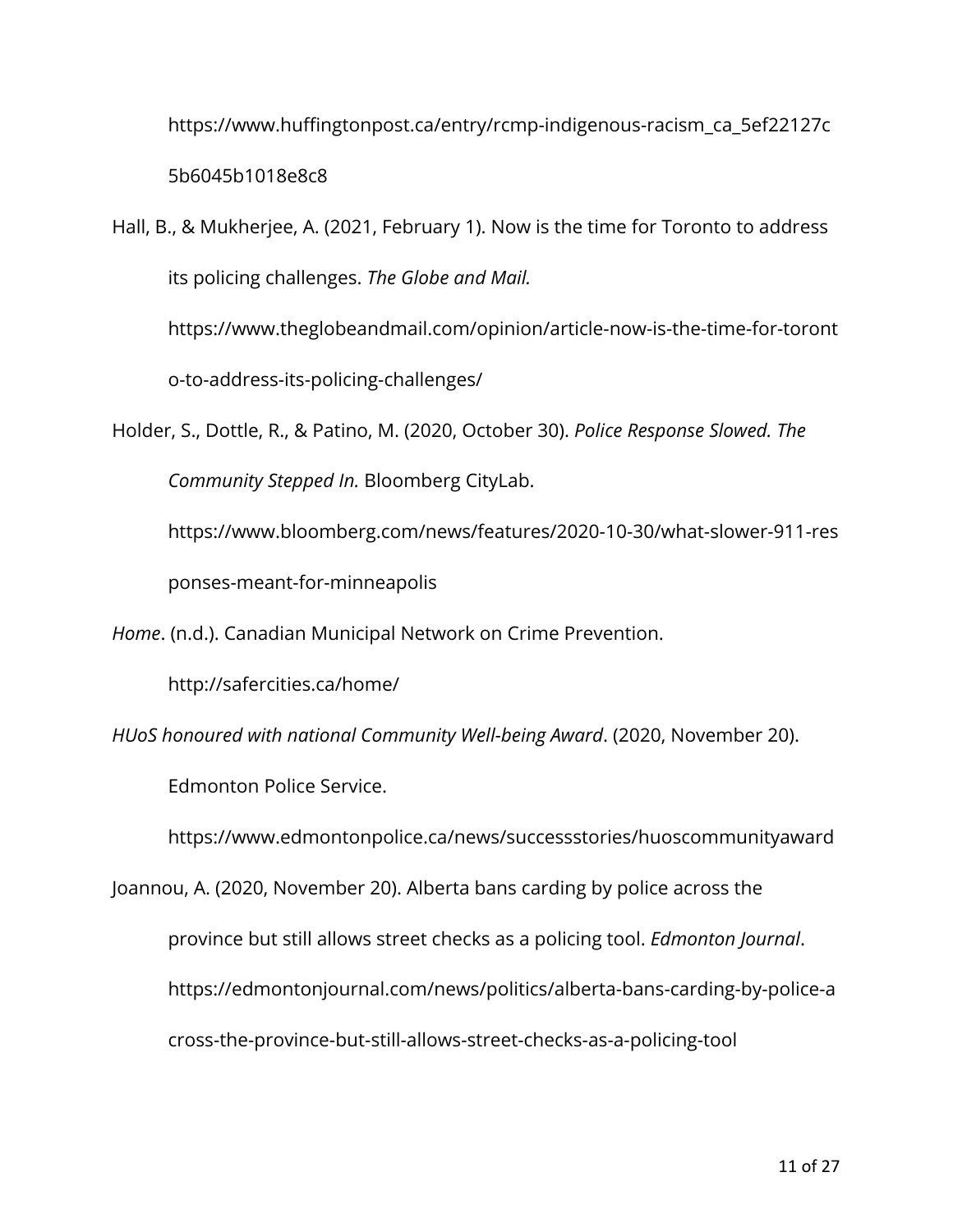Karma, R. (2020, June 24). 4 ideas to replace traditional police officers. *Vox*.

https://www.vox.com/2020/6/24/21296881/unbundle-defund-the-police-geor ge-floyd-rayshard-brooks-violence-european-policing

Keevil, G. (2019, June 23). Four officers, no weapons, no charges: A Yukon First Nation's solution for keeping the peace. *The Globe and Mail*. https://www.theglobeandmail.com/canada/article-four-officers-no-weaponsno-charges-a-yukon-first-nations-solution/

Kent, F. (2020, November 17). Edmonton police chief says governments and agencies need to work better together, not defund police. *Global News.* https://globalnews.ca/news/7466624/edmonton-police-defund-police-social-r acism/?utm\_source=%40GlobalEdmonton&utm\_medium=Twitter

Komadina, S. (2021, January 4). 7 months after massive anti-racism rally in Edmonton, efforts to address the issues continue. *Global News.*

https://globalnews.ca/news/7538828/anti-racism-rally-edmonton-movementblack-lives-matter/?utm\_source=%40GlobalEdmonton&utm\_medium=Twitter

Korzinski, D. (2020, December 1). Defend or Defund? One-in-four support cutting local police budgets; most back social welfare over hiring more cops. *Angus Reid Institute*. https://angusreid.org/rcmp-systemic-racism-indigenous/

Ladouceur, D. (2021, March 26). EPS Officer Nathan Kennedy: On becoming the calm. *Alberta Native News*.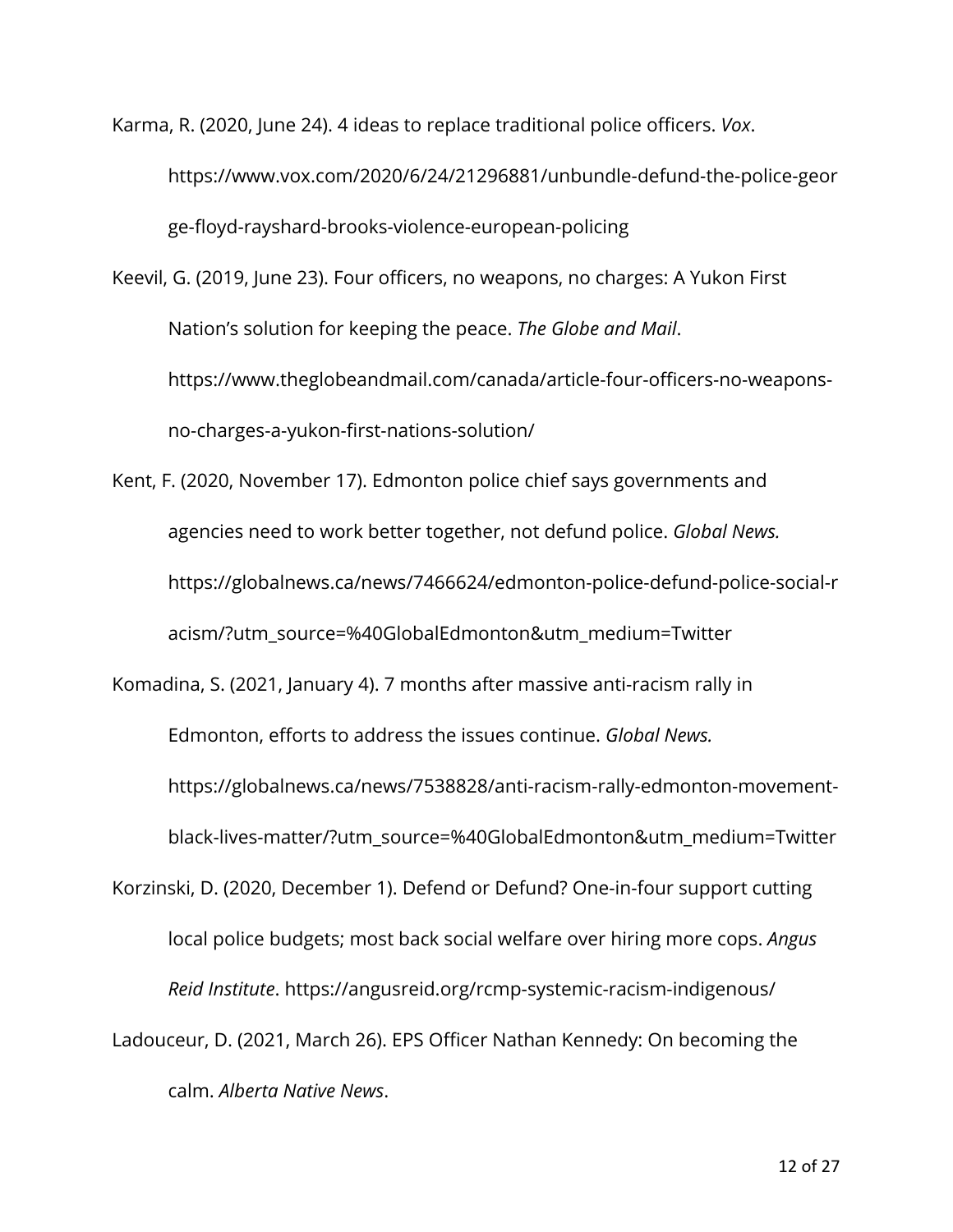https://www.albertanativenews.com/eps-officer-nathan-kennedy-on-becomi ng-the-calm/

*Law Enforcement Review Board*. (n.d.). Alberta.Ca.

https://www.alberta.ca/law-enforcement-review-board.aspx

Levey, A. (2020, November). *Roadmap-System Review – Issues Affecting Indigenous Peoples*.

https://edmontonpolicecommission.com/meetings/2020-agendas-and-meeti ngs/

*LGBTQ2S Youth Housing and Shelter Guidelines*. (n.d.). Government of Alberta.

https://open.alberta.ca/dataset/65abe1b1-a28a-4ed0-89ca-5334e9fc5cad/res ource/e4df2c25-ab59-45e3-803f-0dfe2177b16a/download/LGBTQ2S-youth-h ousing-and-shelter-guidelines.pdf

Long, J. & The Students of Ethnographic Research Methods. (2020). *Edmonton Police Commission Public Hearing Transcriptions*. Department of Anthropology, Economics, & Political Science, MacEwan University.

Long, J. & The Students of Ethnographic Research Methods. (2020). *Edmonton Police Commission Public Hearings: Quantitative Overview of Speaker's Perspectives*. Department of Anthropology, Economics, & Political Science, MacEwan University.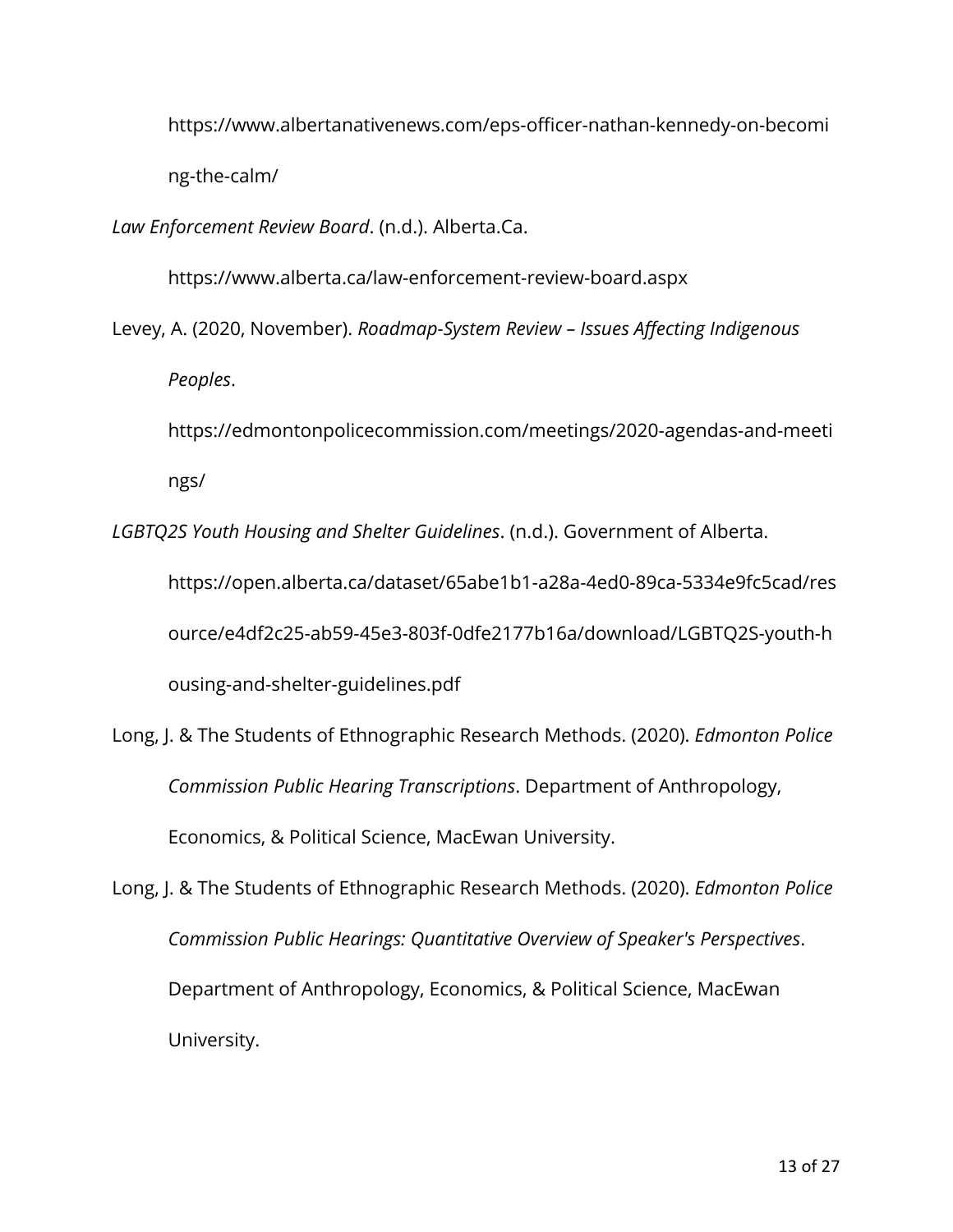Lum, C. (2020). *Perspectives on Policing: Cynthia Lum. Annual Review of Criminology*,

18.1-18.7. https://doi.org/10.1146/annurev-criminol-093020-023221

Manaugh, B., Ternan, A., & Janssen, M. (2020, February). *A Community Guide for Development of a Crisis Diversion Facility: A Model for Effective Community Response to Behavioral Health Crisis*. Arnold Ventures.

https://www.healthmanagement.com

Martin, J. (2020, June 2). *Six Ideas for a Cop-Free World. Rolling Stone*.

https://www.rollingstone.com/politics/politics-news/police-brutality-cop-

free-world-protest-199465/

*Mayor Don Iveson announces decision not to run in the 2021 election*. (2020, November

23). Don Iveson, Mayor.

https://doniveson.ca/2020/11/23/dear-edmontonians/

Meissner, D. (2021, February 11). Cut police, build affordable housing instead, says

B.C. human rights commissioner. *CBC British Columbia*.

https://www.cbc.ca/news/canada/british-columbia/cut-police-build-homes-1.

5911093

MNP. (2020, October). *Environmental Scan and Other Jurisdictional Research Project – Report of Findings.* Edmonton Police Commission.

Murgatroyd, S., & Aris, S. (2020, June). *Compassionate Cities and the Challenge of Measurement*. Routledge.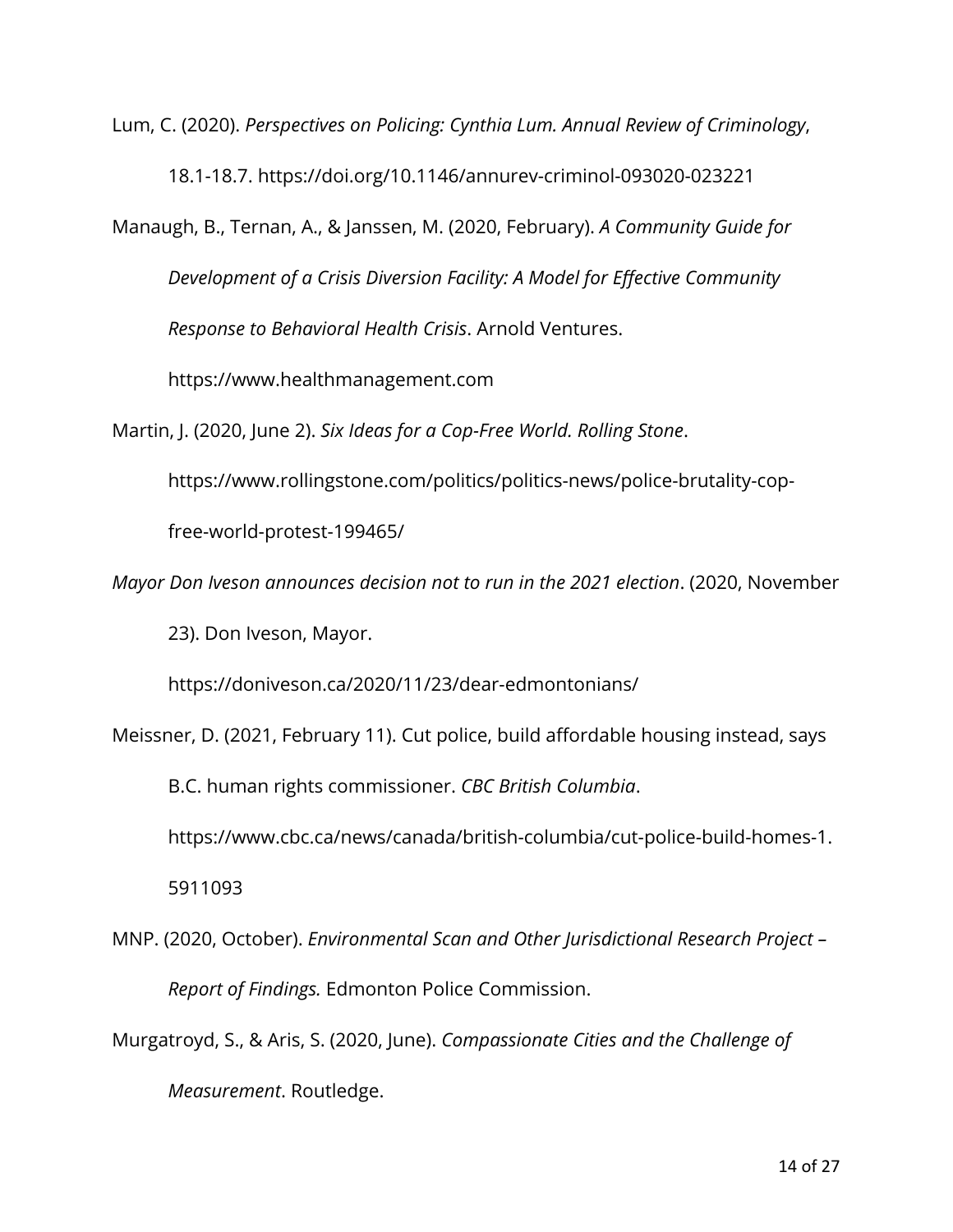https://www.researchgate.net/publication/340870969\_Compassion\_Cities\_an

d\_the\_Challenge\_of\_Measurement

*Number of police officers in Canada in 2019, by municipality.* (2020, December).

Statista.

https://www.statista.com/statistics/435997/number-of-police-officers-in-cana da-by-metropolitan-area/

O'Connor, M. (2021, January 27). Austin Will Use Money Cut From Police Budget To Establish Supportive Housing. *The Appeal.*

https://theappeal.org/austin-cut-police-budget-supportive-housing-homeless ness/

Ontario Human Rights Commission, Peel Regional Police, & Regional Municipality of Peel Police Services Board. (2020, October). *Memorandum of Understanding between the Ontario Human Rights Commission and Peel Regional Police and*

*Regional Municipality of Peel Police Services Board*.

http://www.ohrc.on.ca/en/memorandum-understanding-between-ontario-hu man-rights-commission-and-peel-regional-police-and

Parsons, P. (2020, October 26). Edmonton region divided on policing and systemic racism, new study suggests. CBC Edmonton.

https://www.cbc.ca/news/canada/edmonton/edmonton-region-divided-on-p olicing-and-systemic-racism-new-study-suggests-1.5776533?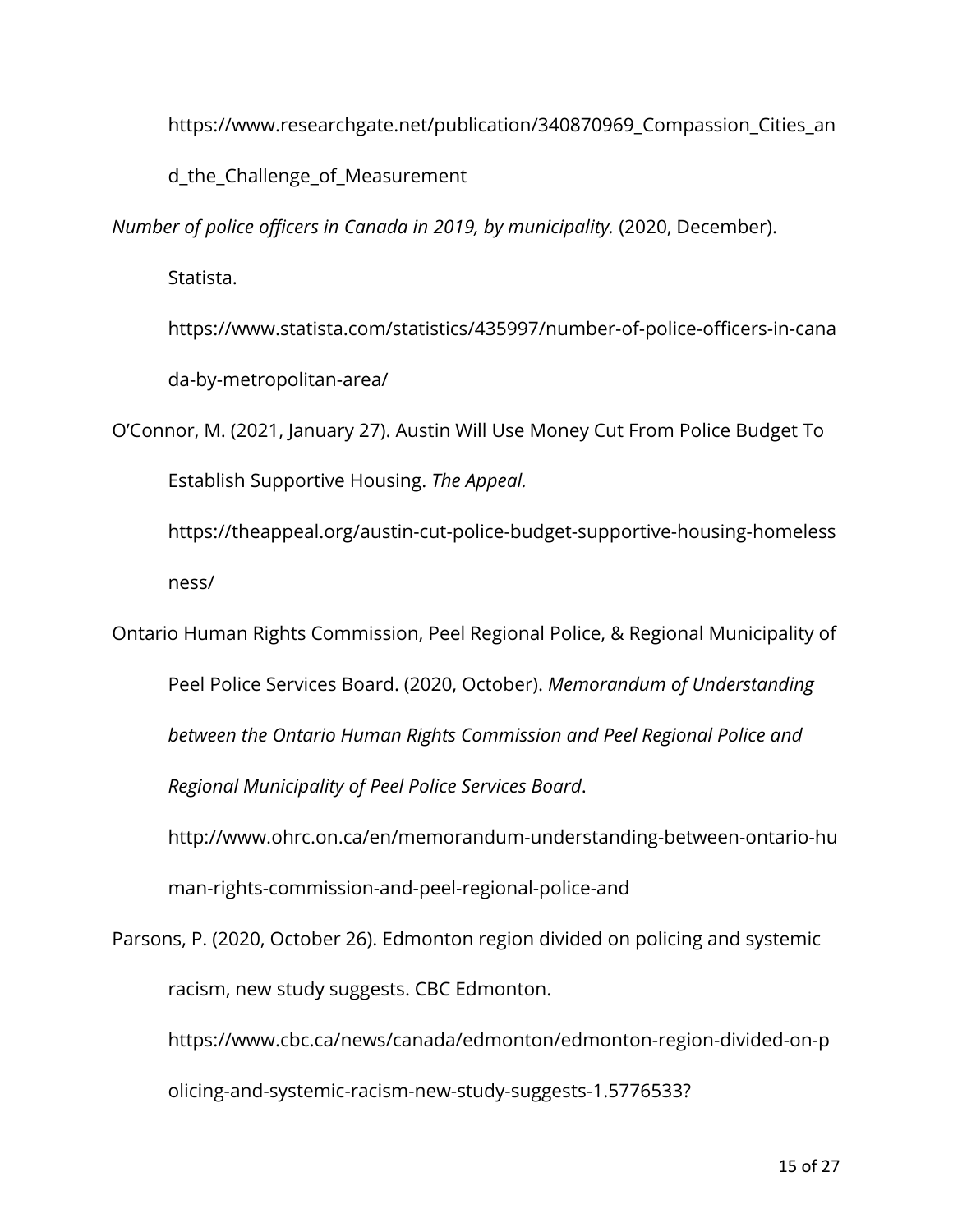*Per capita expenditures on policing in Canada from FY 1991 to FY 2019 (in Canadian dollars).* (2020, December). Statista.

https://www.statista.com/statistics/436405/per-capita-expenditures-on-polici ng-in-canada/

Pindera, E. (2021, March 4). Police chief, union clash as officer morale takes hit. Winnipeg Free Press.

https://www.winnipegfreepress.com/local/chief-union-clash-as-officer-moral e-takes-hit-573915912.html

POD: Chief McFee on tape and on the record. (2021, January 21). *The Progress*

*Report.* https://www.theprogressreport.ca/chief\_mcfee\_on\_the\_record

*Police Act Review*. (n.d.). Alberta.ca. https://www.alberta.ca/police-act-review.aspx

Police swarmed, threatened, and pushed during Edmonton's hate-filled protest.

(2021, February 22). *CityNews Edmonton.*

https://edmonton.citynews.ca/video/2021/02/22/police-swarmed-threatened -and-pushed-during-edmontons-hate-filled-protest/

*Policing Reform*. (2021, March 31). City of Toronto.

https://www.toronto.ca/community-people/get-involved/community/policing -reform/

Prairie Sage Protectors. (2020, November 7). *Pekiwewin Solidarity Rally and Walk* [Facebook Event]. Facebook.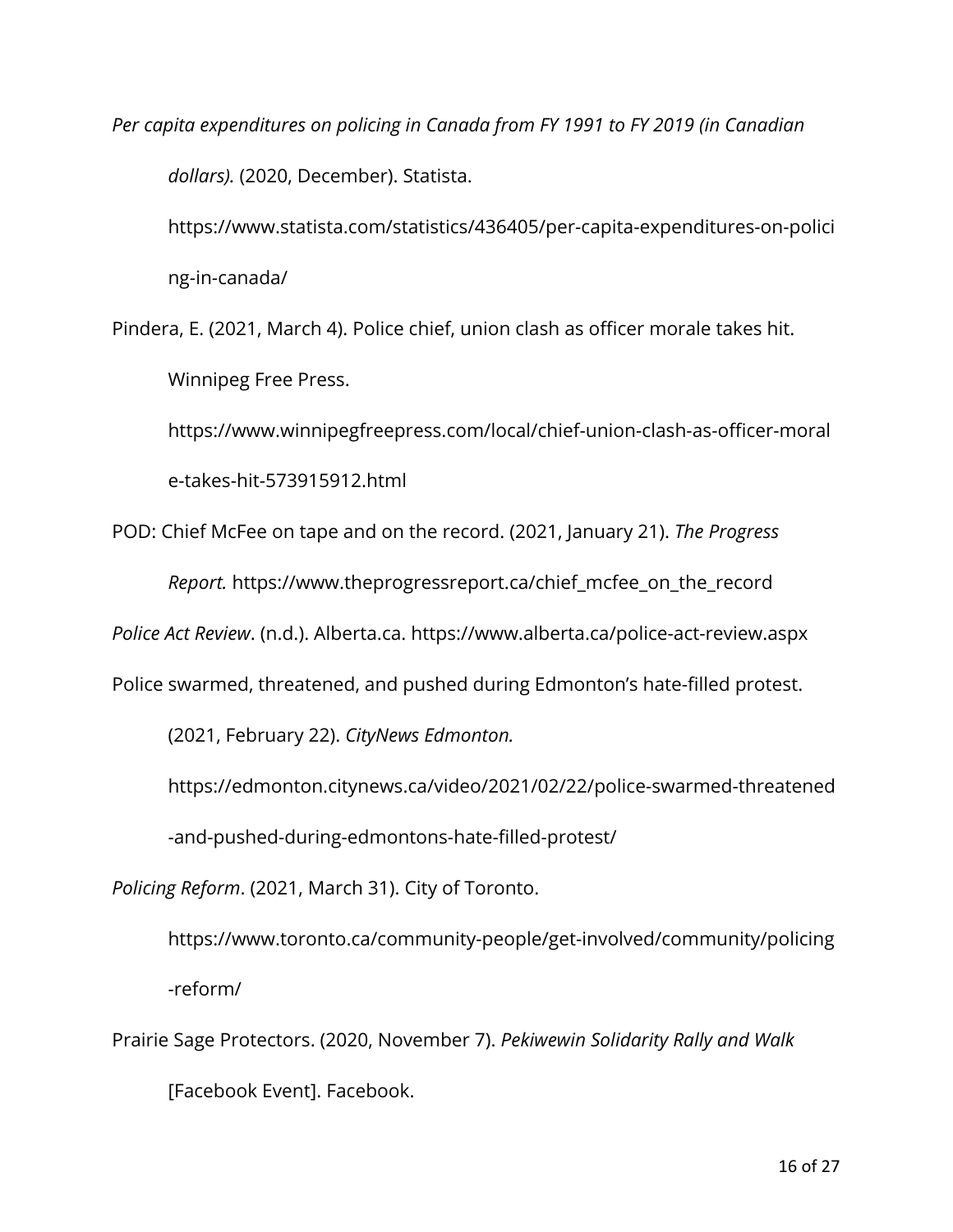https://www.facebook.com/events/418792515950085/?post\_id=41941971255 4032&view=permalink

Protesters march through Edmonton streets with tiki torches. (2021, February 21).

*CityNews Edmonton*.

https://edmonton.citynews.ca/video/2021/02/21/protesters-march-through-e dmonton-streets-with-tiki-torches/

Queen's Printer for Ontario, RSO 1990, c. P-15, *Police Services Act*

Querengesser, T. [@timquerengesser]. (2020, November 16). *Will be watching for those who are hyper concerned about tens of thousands spent on active lanes losing their minds* [Tweet]. Twitter.

https://twitter.com/timquerengesser/status/1328378510436569089

*Race Equity Policy Consultations.* (n.d.). Alberta NDP.

https://www.albertandpcaucus.ca/anti-racism/policy-consultations

*Racialized policing in Canada and the drive to defund police*. (2020, November 10).

Canadian Sociological Association.

https://www.csa-scs.ca/files/webapps/csapress/webinars/2020/11/10/racializ ed-policing-in-canada-and-the-drive-to-defund-police/

*Rajo | The Centre For Resilience Social Development*. (n.d.). Centre for Resilience and Social Development. http://thecrsd.org/rajo/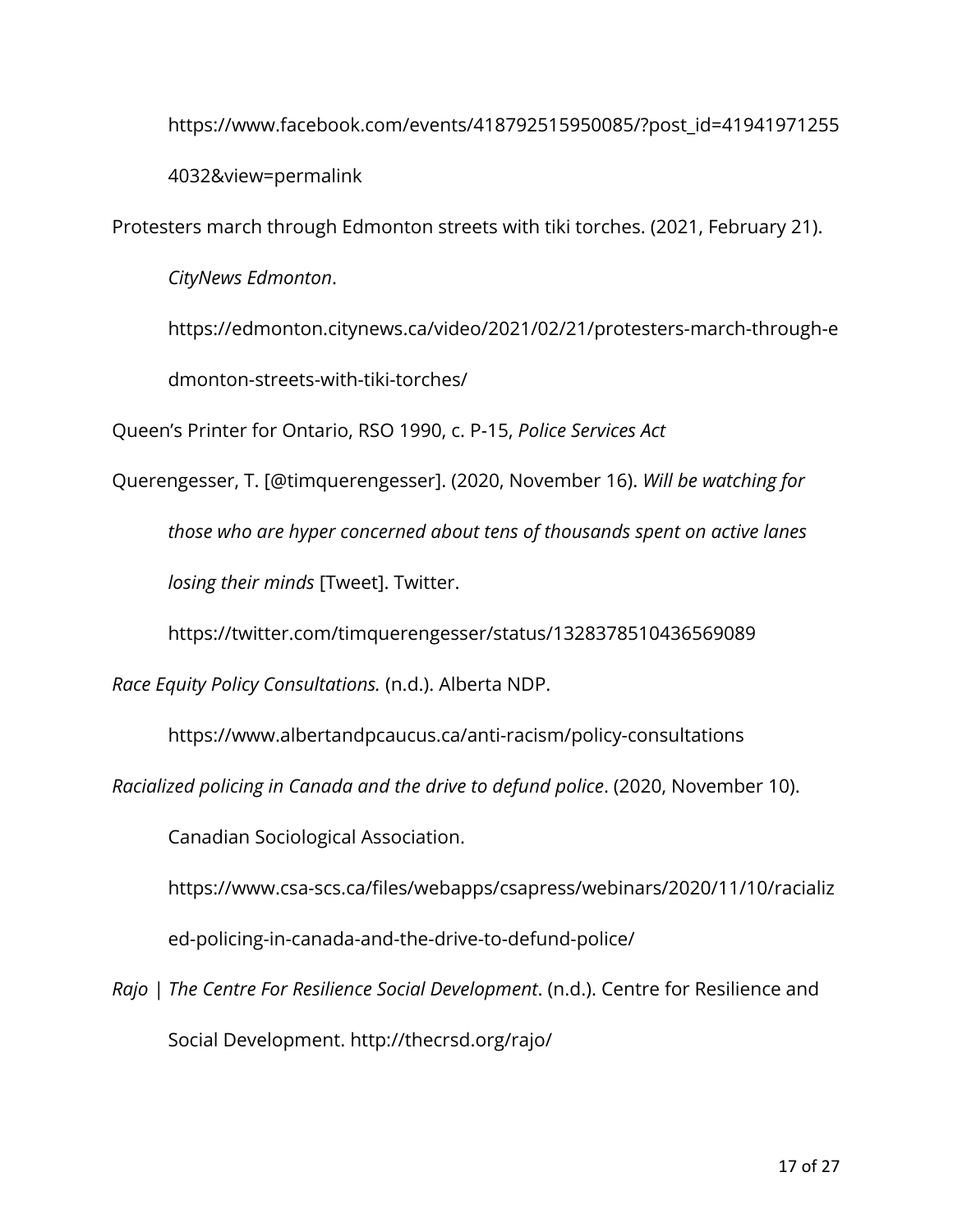Ramsay, C. (2020, December 16). Woman charged following 'hate-motivated' attack at Southgate LRT Station. *Global News.*

https://globalnews.ca/news/7525697/edmonton-hate-motivated-attack-south gate-lrt-station

Ramsay, C. (2020, September 22). Edmonton police chief releases commitment to take action to improve relations with racialized, underserved communities. *Global News.*

https://globalnews.ca/news/7348505/edmonton-police-systemic-racism-actio n-plan-improved-relationships/

*REACH Edmonton 2009 Report.* (2009). REACH Edmonton.

https://reachedmonton.ca/wp-content/uploads/2020/05/2009-REACH-Report .pdf

REACH Edmonton. (2020). *Safer Together - 2020 Business Plan.*

https://reachedmonton.ca/

REACH Edmonton. (n.d.). REACH Edmonton. https://reachedmonton.ca/

Real Talk Ryan Jespersen. (2020, November 23). *Nov. 23, 2020 - Mayor Don Iveson and Dr. Lynora Saxinger* [Video]. YouTube.

https://www.youtube.com/watch?v=MkHYwMm1OhI&ab\_channel=RealTalkRy anJespersen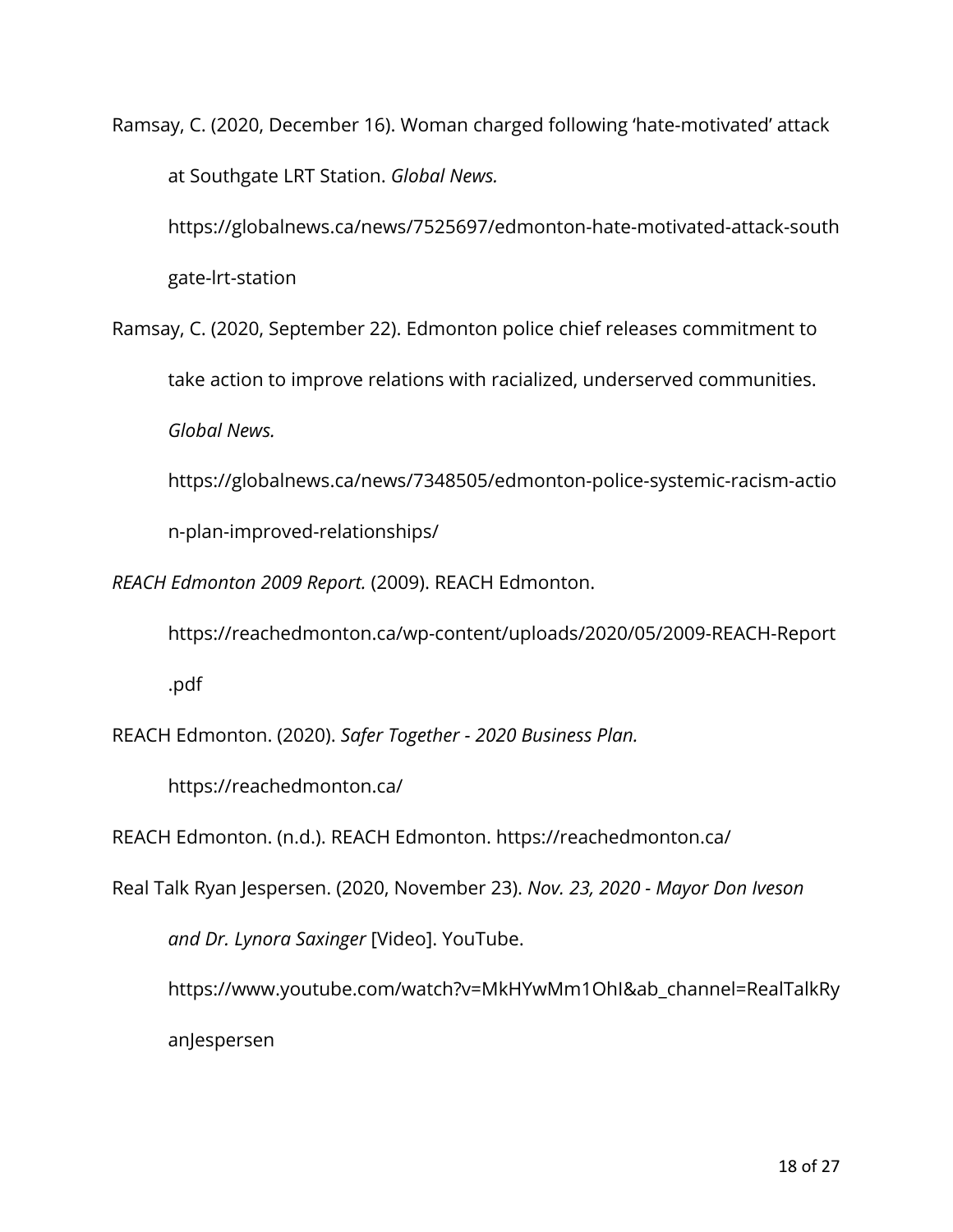RECOVER. (n.d.). *Soulful City*. Urban Wellness Edmonton.

https://www.urbanwellnessedmonton.com/soulful-city

- Results 4 America. (2017, July). *Saskatchewan, Canada: The Hub Model for Community Safety*.
	- http://results4america.org/wp-content/uploads/2017/07/LandscapeCS\_Cana da\_4.pdf

*Rethinking How Police Respond to Homelessness*. (2021, March 4). Rand Review.

https://www.rand.org/blog/rand-review/2021/03/rethinking-how-police-resp ond-to-homelessness.html

Rethinking the role of police. (2021, February 26). *CBC Radio*.

https://www.cbc.ca/radio/ideas/rethinking-the-role-of-police-1.5929292

Riebe, N. (2020, November 16). Edmonton police call for co-ordinated response to crime, social disorder. *CBC Edmonton*.

https://www.cbc.ca/news/canada/edmonton/edmonton-police-crime-respon se-1.5804269?cmp=rss

Russell, J. (2021, February 18). Alberta police watchdog at "critical breaking point" as files languish, executive director says. *CBC Edmonton*. https://www.cbc.ca/news/canada/edmonton/alberta-police-watchdog-at-criti

cal-breaking-point-as-files-languish-executive-director-says-1.5919327?\_\_vfz= medium%3Dsharebar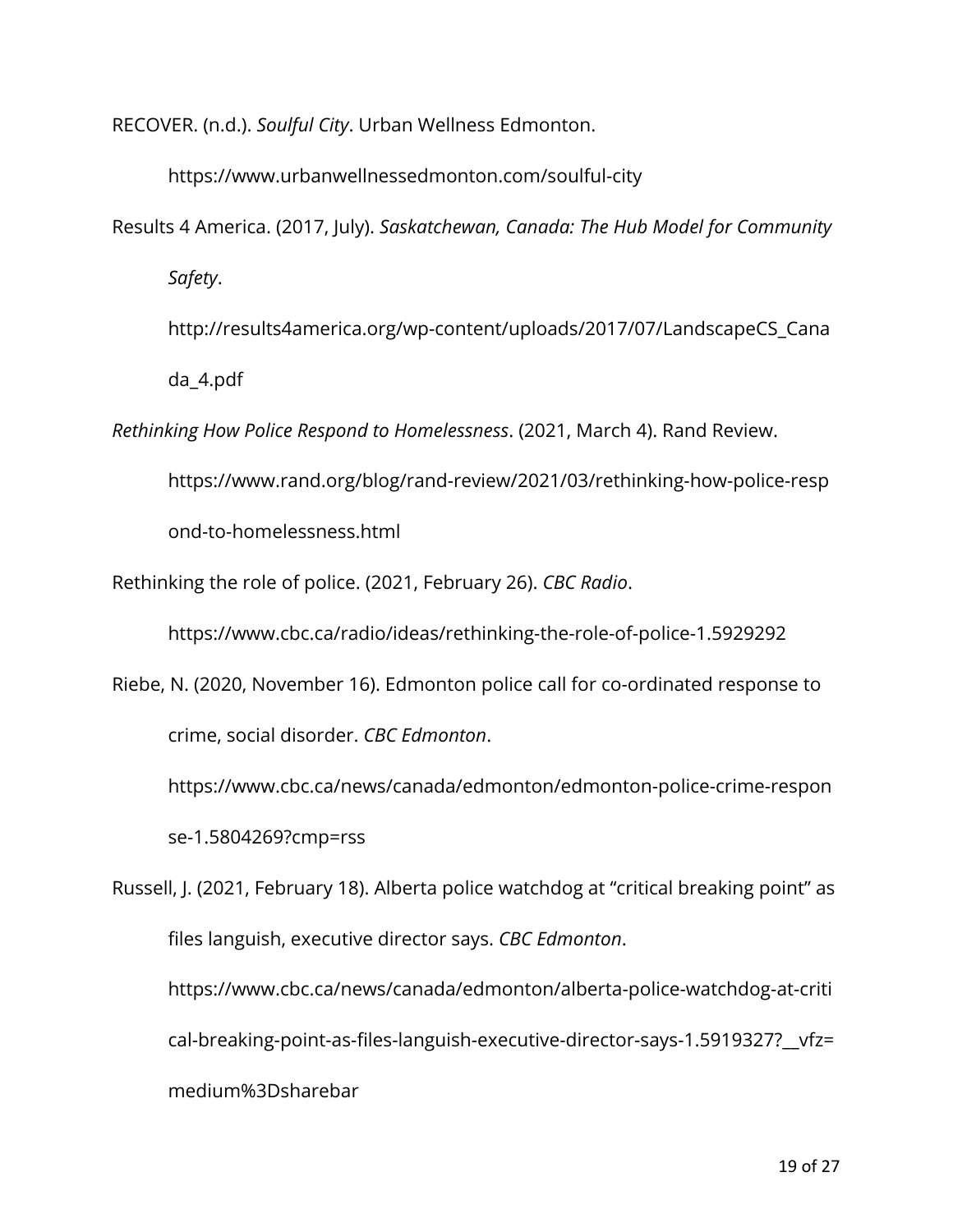*Shelter Guidance: Preventing, Controlling and Managing COVID-19*. (n.d.). Alberta

Health Services.

https://www.albertahealthservices.ca/assets/info/ppih/if-ppih-covid-19-outbr eak-shelter.pdf

*Sherbourne Health - Health Bus Program*. (n.d.). Sherbourne Health.

https://sherbourne.on.ca/primary-family-health-care/urban-health/health-bu s/

Sherman, S. (2020, July 22). Many cities are rethinking the police, but what are the alternatives? *The Kinder Institute for Urban Research*. https://kinder.rice.edu/urbanedge/2020/07/22/many-cities-are-rethinking-pol

ice-what-are-alternatives

Short, D. (2021, January 8). "This is beyond a hate crime": Edmonton's Somali community reacts to attack on two women at Southgate Centre. *Edmonton Journal*.

https://edmontonjournal.com/news/crime/beyond-a-hate-crime-edmontons-

somali-community-reacts-to-alleged-hate-attack-at-southgate-mall

Sinclair, N. (2020, December 23). Plan seeks to breathe new life into Thunderbird House site. *Winnipeg Free Press*.

https://www.winnipegfreepress.com/local/plan-seeks-to-breath-new-life-intothunderbird-house-site-573460081.html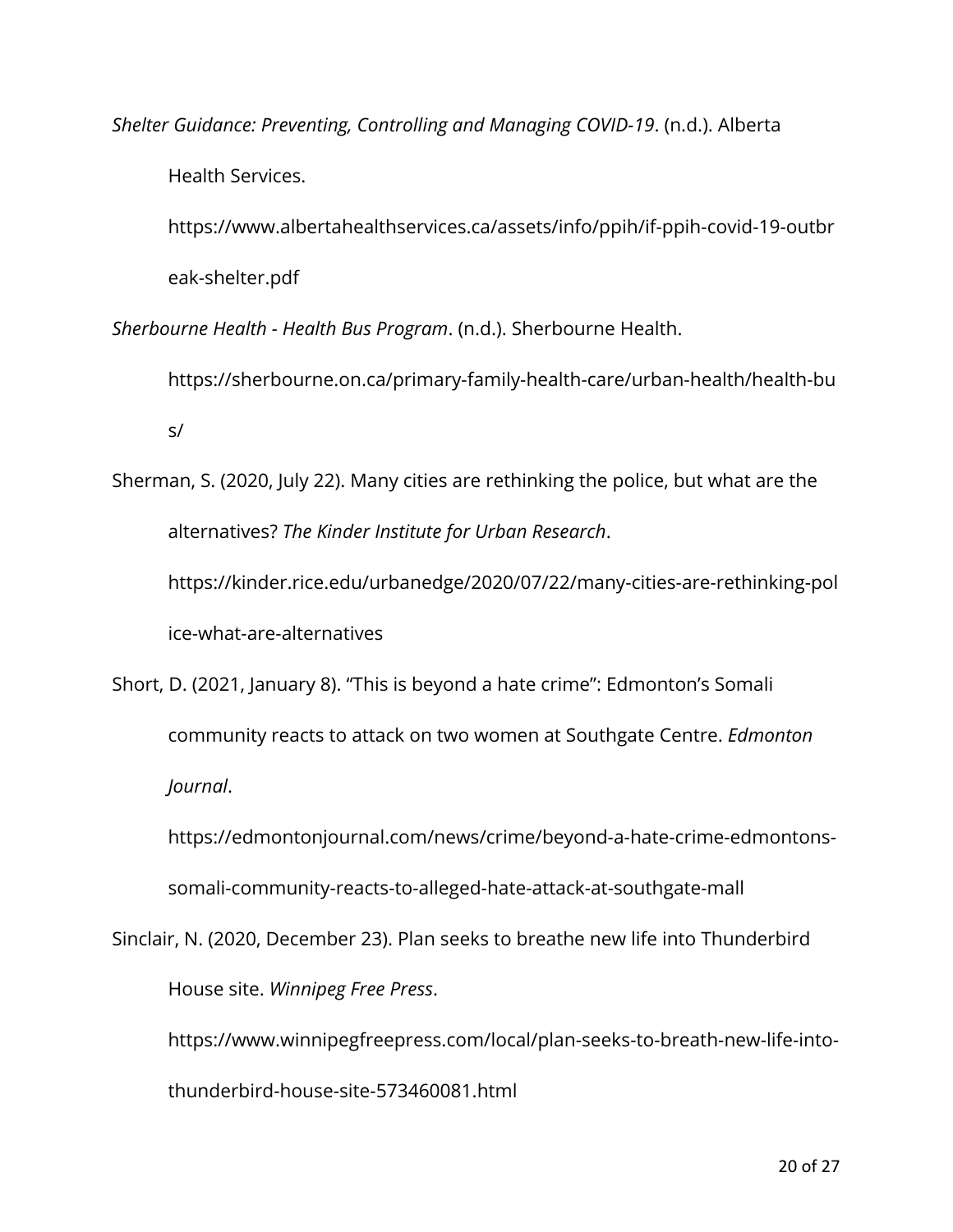Sinclair, N. (2021, February 12). Change at top gives Siloam chance at reconciliation. *Winnipeg Free Press*.

https://www.winnipegfreepress.com/local/change-at-top-gives-siloam-chance -at-reconciliation-573780602.html

Smith, A. (2020, June 11). There's already an alternative to calling the police. *High Country News*.

https://www.hcn.org/issues/52.7/public-health-theres-already-an-alternativeto-calling-the-police

Smith, A. (2020, November 21). Alberta's ban on police carding is a hollow step towards building trust with racialized communities, say critics. *Calgary Herald.* https://calgaryherald.com/news/local-news/albertas-ban-on-police-carding-is -a-hollow-step-towards-building-trust-with-radicalized-communities-say-critic s

Social Development Branch (2018, March). *Inclusion and Anti-Racism Framework Update Report* (CR\_4808).

https://public.tableau.com/profile/city.of.edmonton#!/vizhome/CouncilAgend aAndMotionSearch/AgendaMotionSearch

*Strategy and Road Map*. (n.d.). End Poverty Edmonton.

https://www.endpovertyedmonton.ca/our-strategy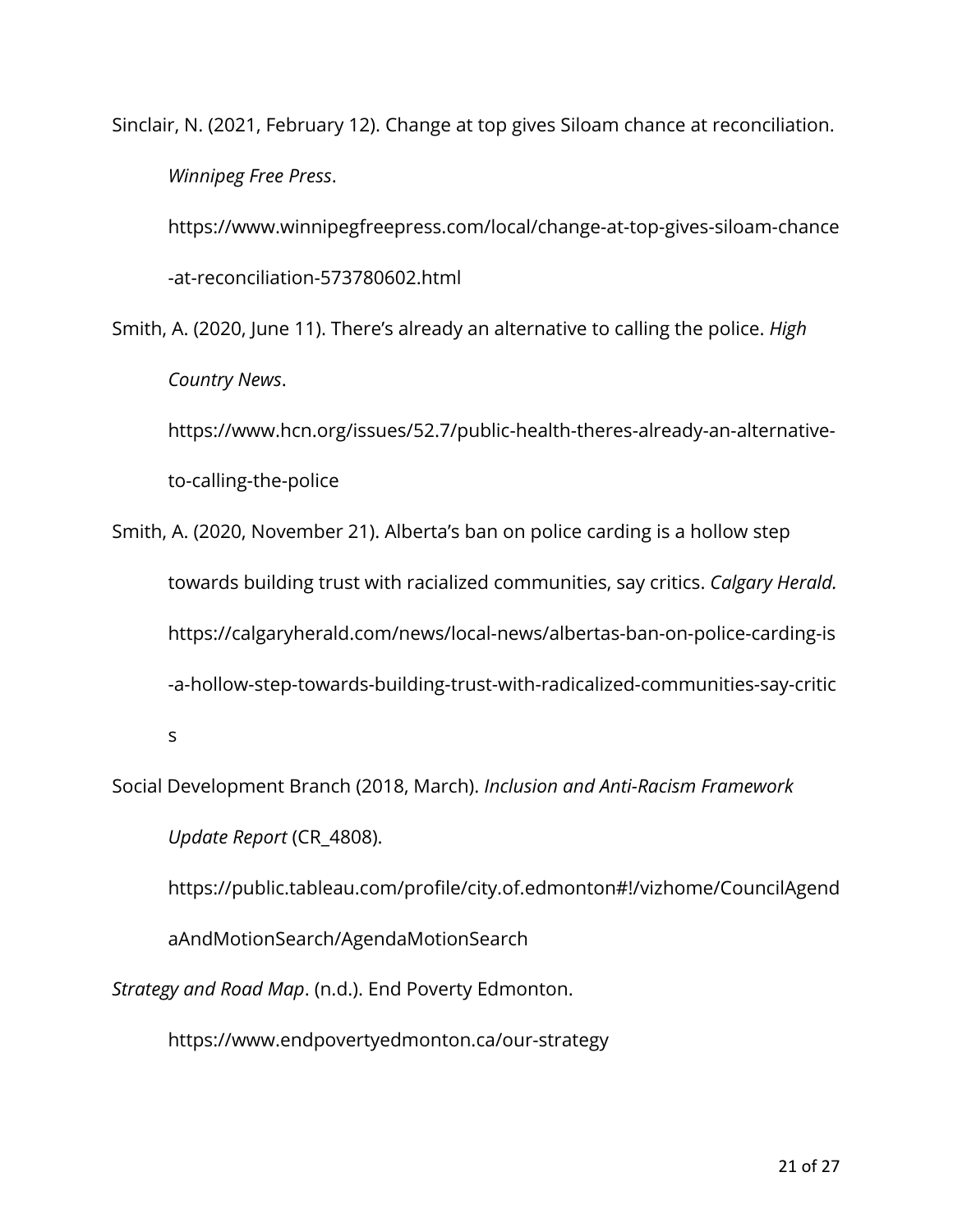Student Legal Services. (2019). *No Fixed Address: How Transit Peace Officers and Edmonton Police Services prohibited and penalized homelessness in 2018.* https://www.slsedmonton.com/legal-reform-topics

TEDx Talks. (2017, October 31). *Race, Space, and Time in the Making of Urban America | Paul Lawrie | TEDxUniversityofWinnipeg* [Video]. YouTube.

https://www.youtube.com/watch?v=\_Gi4MV9HKao&ab\_channel=TEDxTalks

The City of Edmonton and Edmonton Police Association. (2018, December).

*Edmonton Police Association 2018-2020 Collective Agreement*.

https://www.edmonton.ca/city\_government/city\_organization/employee\_exp erience/collective-agreements.aspx

The Expert Panel on the Future of Canadian Policing Models. (2014). *Policing Canada in the 21st Century: New Policing for New Challenges.* Council of Canadian Academies.

https://ccla.org/cclanewsite/wp-content/uploads/2015/05/policing\_fullreport en.pdf

The Rotary Club of Toronto. (2021, February 5). *Part 3 - A Call to Action - What can we do to STOP Racism?* [Video]. YouTube.

https://www.youtube.com/watch?v=87GAbq-arVs&ab\_channel=TheRotaryClu bofToronto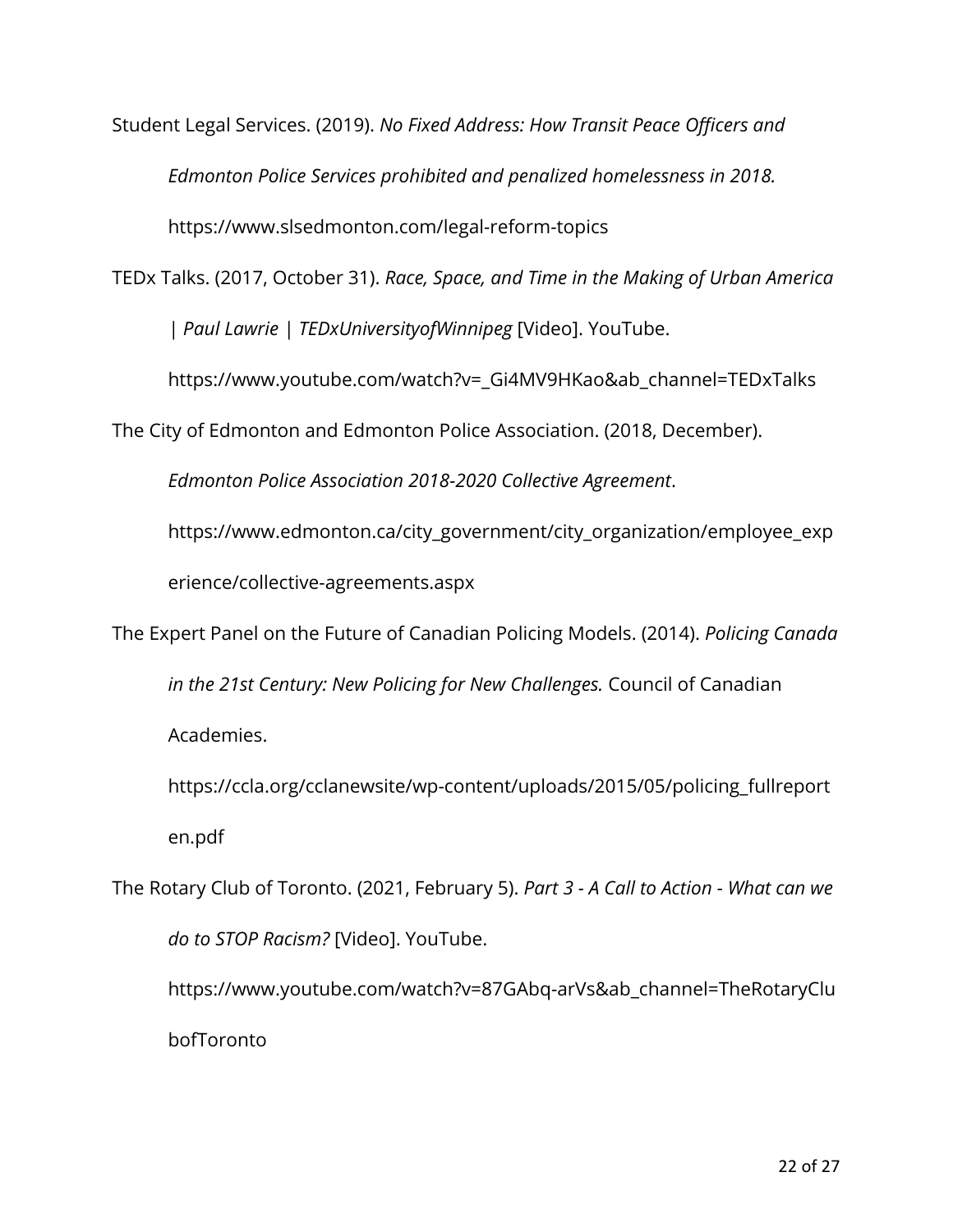*The Skin We're In.* (2017, November). CBC-TV.

https://www.cbc.ca/firsthand/episodes/the-skin-were-in

The Trauma Involved Lawyer. (2020, December 12). *Evolving Police Services Through Trauma Informed Practice: A Conversation with Inspector Dan Jones.* https://thetraumainformedlawyer.simplecast.com/episodes/evolving-police-s ervices-through-trauma-informed-practice-a-conversation-with-inspector-da n-jones

Toronto Neighbourhood Centres. (2021, January). *Rethinking Community Safety - A step forward for Toronto*. https://neighbourhoodcentres.ca/

*Toronto Police Services Board - Police Reform Implementation Dashboard.* (n.d.-b). Toronto Police Services.

https://www.torontopolice.on.ca/tpsb-reform-implementation/

*Toronto Police Services Board*. (n.d.). Toronto Police Services Board.

https://www.tpsb.ca/

Toronto Police Services. (2018, November). *A Collective Impact: Interim report on the inquiry into racial profiling and racial discrimination of Black persons by the Toronto Police Service*.

http://www.ohrc.on.ca/en/public-interest-inquiry-racial-profiling-and-discrimi nation-toronto-police-service/collective-impact-interim-report-inquiry-racial-p rofiling-and-racial-discrimination-black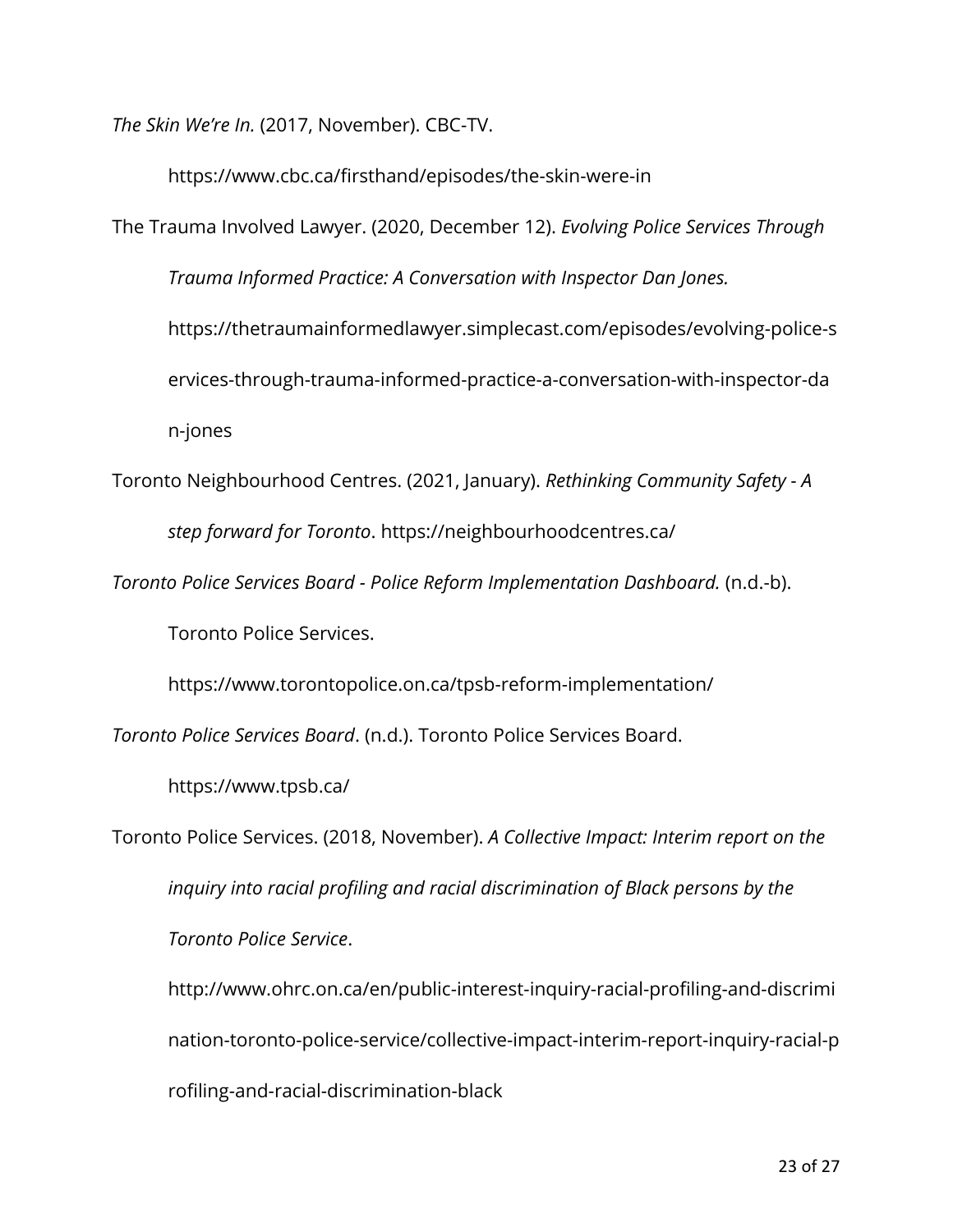Toronto Police Services. (2020, August). *A Disparate Impact: Second interim report on the inquiry into racial profiling and racial discrimination of Black persons by the Toronto Police Service*.

http://www.ohrc.on.ca/en/disparate-impact-second-interim-report-inquiry-ra cial-profiling-and-racial-discrimination-black

*Toronto Shelter Standards*. (2021, February 9). City of Toronto.

https://www.toronto.ca/community-people/community-partners/emergencyshelter-operators/toronto-shelter-standards/

Trans PULSE Canada. (2020, November). *Health and Well-Being Among Racialized Trans and Non-Binary People*. https://transpulsecanada.ca/

Transformational Task Force. (2017). *Action Plan: The Way Forward Modernizing*

*Community Safety in Toronto*. Toronto Police Services.

https://www.torontopolice.on.ca/TheWayForward/

Transformational Task Force. (2017). *Modernizing Community Safety in Toronto – Action Plan: The Way Forward.* Toronto Police Service.

Trinh, J., & Baksh, N. (2020, November 26). Toronto police officer says she faced years of sexist, racist retribution for reporting colleague. *CBC Toronto.* https://www.cbc.ca/news/canada/toronto/toronto-police-human-rights-comp laint-1.5804937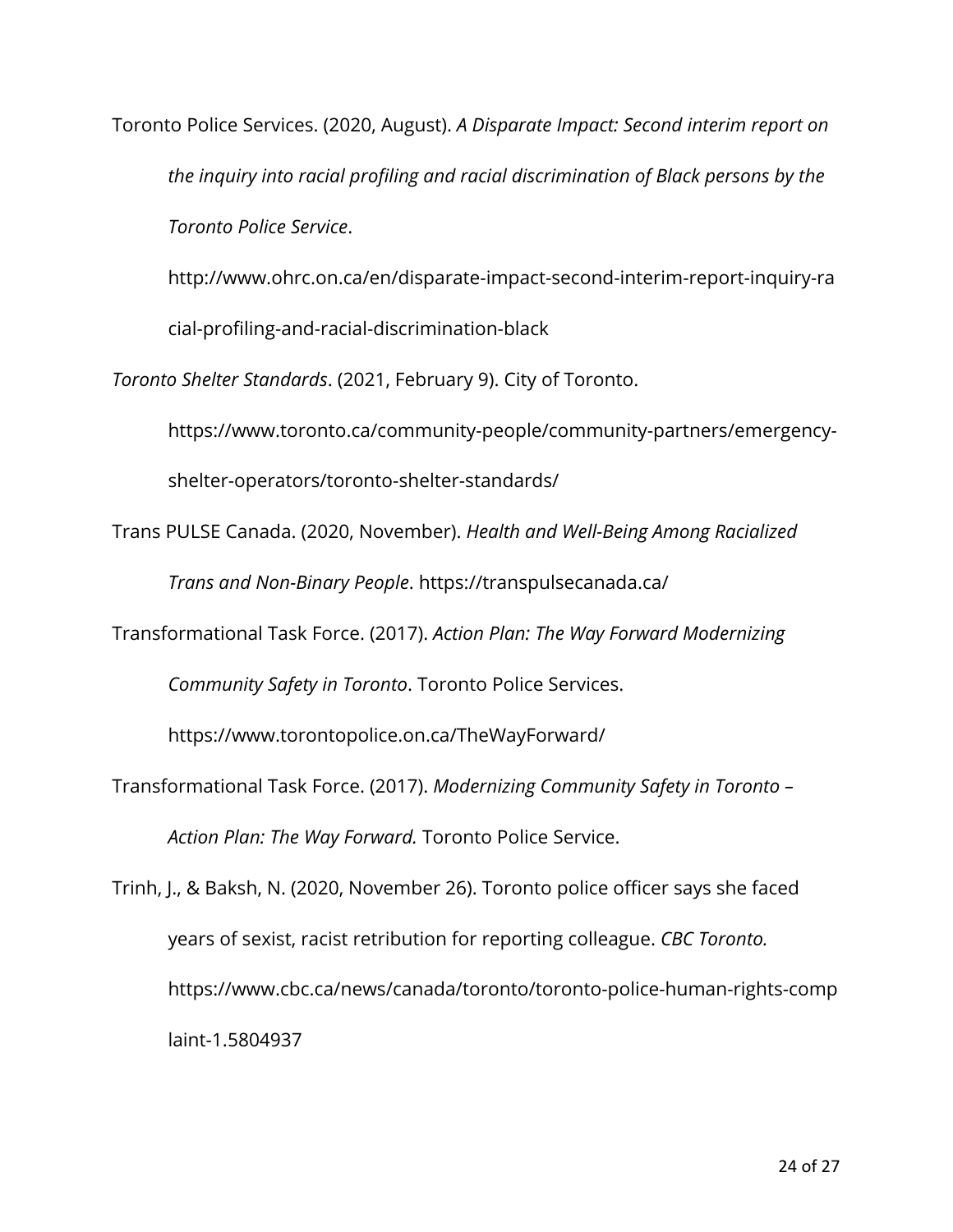Urban Form and Corporate Strategic Direction. (2020, November).

*ConnectEdmonton Strategic Goal of Healthy City* (CR\_8450)*.*

https://public.tableau.com/profile/city.of.edmonton#!/vizhome/CouncilAgend

aAndMotionSearch/AgendaMotionSearch

UWinnipeg recognizes inspirational leaders on International Women's Day. (2021,

March 8). *University of Winnipeg.*

https://news.uwinnipeg.ca/uwinnipeg-recognizes-inspirational-leaders-on-int ernational-womens-day

*Victoria Integrated Community Outreach Team (Details)*. (n.d.). Government of Canada. https://www.publicsafety.gc.ca/cnt/cntrng-crm/plcng/cnmcs-plcng/ndx/dtls-e n.aspx?n=118

Wakefield, J. (2020, November 5). Edmonton police officer gets probation for assaulting homeless man, leaving him in river valley. *Edmonton Journal.* https://edmontonjournal.com/news/crime/edmonton-police-officer-gets-pro bation-for-assaulting-homeless-man-leaving-him-in-river-valley

Wakefield, J. (2021, February 21). Edmonton Police Association criticizes disciplinary action against officers who ordered homeless to leave LRT station. *Edmonton Sun.*

https://www.edmontonsun.com/news/crime/edmonton-police-association-cr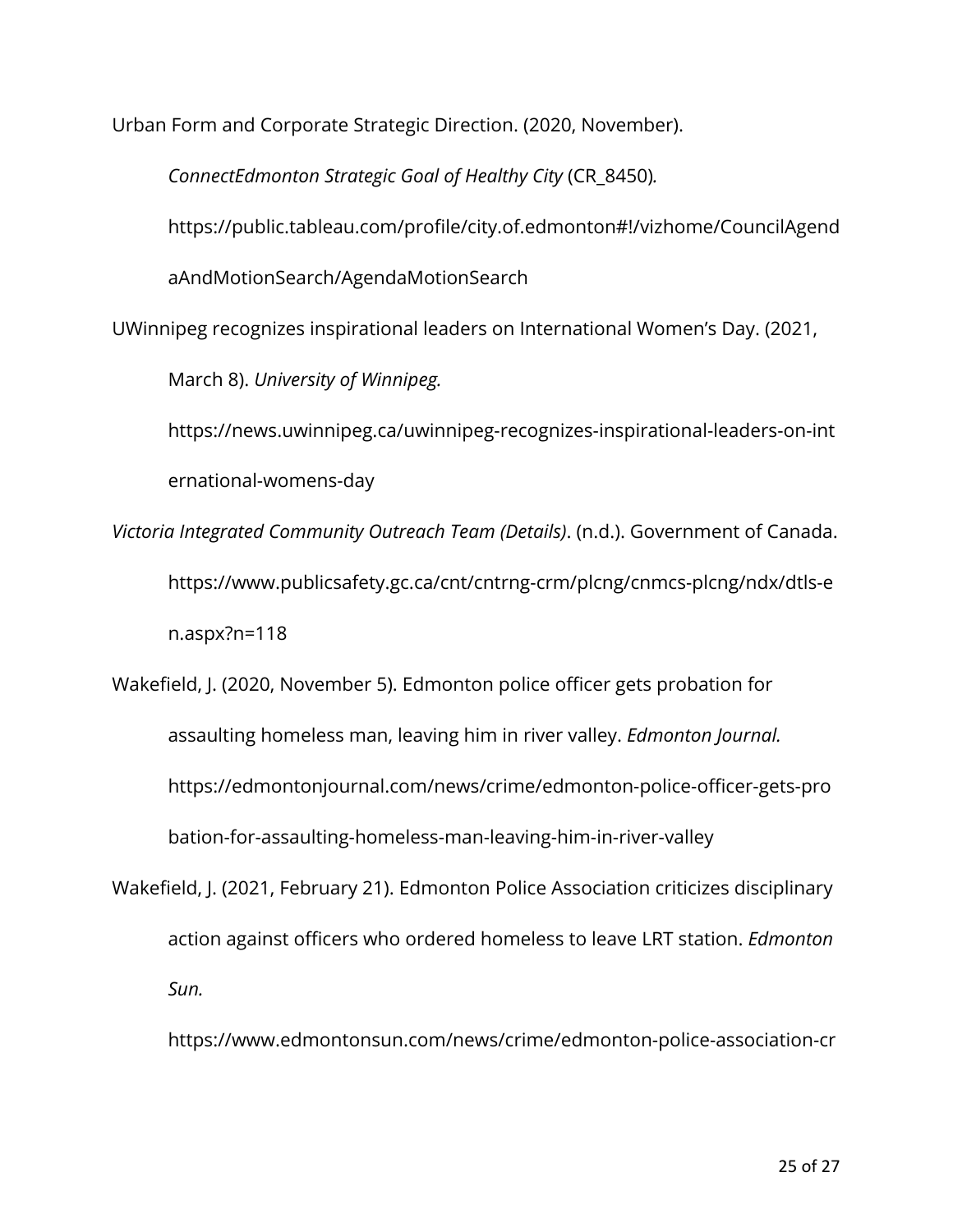iticizes-disciplinary-action-against-officers-who-ordered-homeless-to-leave-lrt -station/wcm/225149a3-3e25-4c54-9aee-f166e5c88308

Westoll, N. (2021, February 2). Toronto council approves multi-year mental health crisis response service pilot project. *Global News.*

https://globalnews.ca/news/7615131/toronto-council-approves-community-c

risis-support-service-pilot/

*What will stop Alberta police from carding under the guise of street checks?* (2020,

November 19). Global News.

https://globalnews.ca/video/7473031/what-will-stop-alberta-police-from-card ing-under-the-guise-of-street-checks

White Bird Clinic. (2020, November 8). *What is CAHOOTS?*

https://whitebirdclinic.org/what-is-cahoots/

Williams, C. (2018, December). *A Rationale for an Anti-Racist Entry Point to Anti-Oppressive Social Work in Mental Health Services*. Critical Social Work Vol. 3 No. 1.

https://ojs.uwindsor.ca/index.php/csw/article/download/5645/4614?inline=1

Williams, U., & Jones, D. J. (2020). Delineating policing towards a social and health profession. *Journal of Community Safety and Well-Being*, 5(4), 156–163. https://doi.org/10.35502/jcswb.171